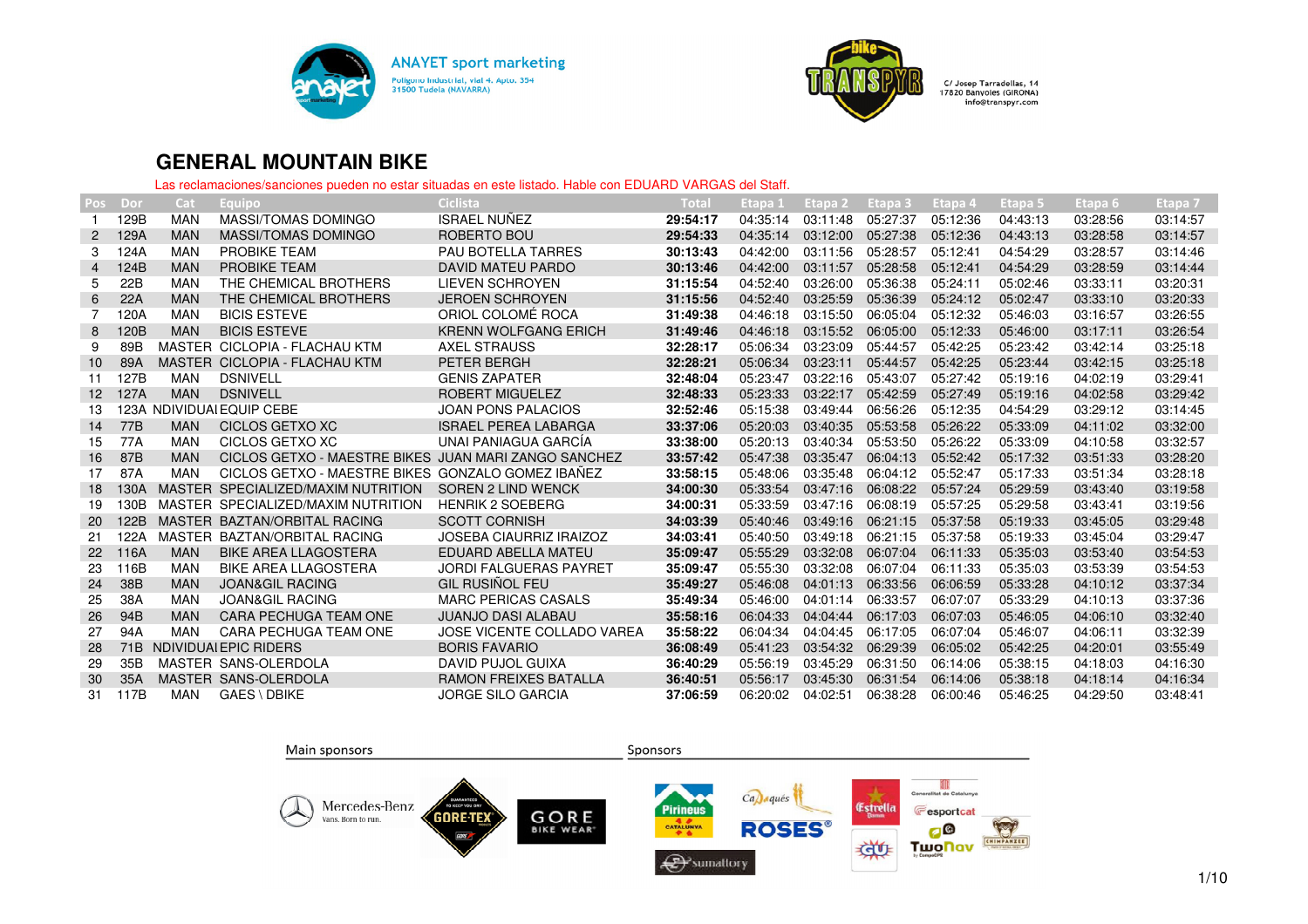



| Pos             | Dor             | Cat         | Equipo                                       | Ciclista                         | Total    | Etapa 1  | Etapa <sub>2</sub> | Etapa 3  | Etapa 4  | Etapa 5  | Etapa 6, | Etapa <sub>7</sub> |
|-----------------|-----------------|-------------|----------------------------------------------|----------------------------------|----------|----------|--------------------|----------|----------|----------|----------|--------------------|
| 32              | 117A            | <b>MAN</b>  | <b>GAES \DBIKE</b>                           | PERE PARES PINTAT                | 37:07:52 | 06:20:00 | 04:02:49           | 06:39:24 | 06:00:49 | 05:46:25 | 04:29:48 | 03:48:41           |
| 33              | 69A             | <b>TRIO</b> | AITANDHARI                                   | AITOR AMENABAR OLOZAGA           | 37:24:53 | 06:07:02 | 04:03:46           | 06:23:34 | 07:10:50 | 05:56:43 | 04:00:32 | 03:42:29           |
| 34              | 69B             | <b>TRIO</b> | <b>AITANDHARI</b>                            | <b>HARITZ IRAOLA URBIZU</b>      | 37:25:03 | 06:07:17 | 04:03:42           | 06:23:33 | 07:10:52 | 05:56:44 | 04:00:35 | 03:42:24           |
| 35              | 69C             | <b>TRIO</b> | <b>AITANDHARI</b>                            | ANDONI TOLOSA GARAYAR            | 37:25:04 | 06:07:14 | 04:03:43           | 06:23:33 | 07:10:51 | 05:56:44 | 04:00:38 | 03:42:25           |
| 36              | 95B             | <b>MAN</b>  | <b>CARA PECHUGA TEAM TWO</b>                 | <b>JOSE MARIA SANCHEZ TORRES</b> | 37:58:13 | 06:07:19 | 04:04:44           | 06:38:29 | 06:43:32 | 06:12:16 | 04:21:52 | 03:50:05           |
| 37              | 95A             | <b>MAN</b>  | CARA PECHUGA TEAM TWO                        | <b>JUANJO LOPEZ RICO</b>         | 37:58:19 | 06:07:30 | 04:04:37           | 06:38:28 | 06:43:32 | 06:12:16 | 04:21:55 | 03:50:05           |
| 38              | 91A             |             | MASTER TRANSALPES FACTORY TEAM               | <b>MICHEL JUHASZ</b>             | 38:09:45 | 06:12:14 | 04:03:22           | 07:10:20 | 06:32:57 | 06:05:05 | 04:14:08 | 03:51:42           |
| 39              | 91 <sub>B</sub> |             | MASTER TRANSALPES FACTORY TEAM               | <b>HERMANN HERMI WERHONIG</b>    | 38:09:52 | 06:12:09 | 04:03:22           | 07:10:22 | 06:32:57 | 06:05:06 | 04:14:08 | 03:51:50           |
| 40              | 41A             | <b>MAN</b>  | <b>RCDE</b>                                  | <b>VENTURA RECH AGUILERA</b>     | 38:17:54 | 05:53:23 | 03:53:59           | 06:42:31 | 06:16:13 | 06:07:50 | 04:49:24 | 04:34:36           |
| 41              | 41 <sub>B</sub> | <b>MAN</b>  | <b>RCDE</b>                                  | <b>AGUSTI SALTO FONT</b>         | 38:17:58 | 05:53:29 | 03:53:57           | 06:42:30 | 06:16:10 | 06:07:51 | 04:49:26 | 04:34:39           |
| 42              | 65A             |             | MASTER BOLET BIKE                            | RICARD ANGUERA CAMÓS             | 38:24:23 | 06:07:02 | 04:16:47           | 06:39:00 | 06:34:36 | 06:03:04 | 04:42:45 | 04:01:12           |
| 43              | 65B             |             | MASTER BOLET BIKE                            | SERGI FUSTER BATALLÉ             | 38:24:33 | 06:07:00 | 04:16:55           | 06:39:00 | 06:34:36 | 06:03:04 | 04:42:47 | 04:01:15           |
| 44              | 101B            |             | MASTER BIKEBOARD.AT                          | <b>LAURENZ SCHEIBLAUER</b>       | 38:32:43 | 06:31:00 | 04:21:13           | 06:41:45 | 06:38:59 | 05:59:19 | 04:15:58 | 04:04:31           |
| 45              | 101A            |             | MASTER BIKEBOARD.AT                          | <b>PHILIP MARK</b>               | 38:32:50 | 06:30:57 | 04:21:14           | 06:41:45 | 06:39:00 | 05:59:24 | 04:16:00 | 04:04:33           |
| 46              | 105A            | <b>MAN</b>  | I LOMBARDI ALL'ULTIMA CROCIAT/DAVID MOALLI   |                                  | 38:53:44 | 06:09:53 | 04:03:34           | 06:52:38 | 06:28:07 | 06:18:09 | 04:55:39 | 04:05:47           |
| 47              | 105B            | <b>MAN</b>  | I LOMBARDI ALL'ULTIMA CROCIAT/RICCARDO VALLÉ |                                  | 38:53:48 | 06:09:56 | 04:03:34           | 06:52:39 | 06:28:07 | 06:18:08 | 04:55:37 | 04:05:49           |
| 48              | 67C             | <b>TRIO</b> | <b>TEAM TORO</b>                             | ARNAUD SOTTAS                    | 39:28:44 | 06:26:17 | 04:24:38           | 07:11:47 | 06:51:07 | 06:11:35 | 04:39:28 | 03:43:54           |
| 49              | 67A             | <b>TRIO</b> | <b>TEAM TORO</b>                             | NICOLAS DUBUIS                   | 39:28:45 | 06:26:15 | 04:24:40           | 07:11:44 | 06:51:12 | 06:11:30 | 04:39:29 | 03:43:59           |
| 50              | 67B             | <b>TRIO</b> | <b>TEAM TORO</b>                             | <b>JULIEN KOHLER</b>             | 39:28:48 | 06:26:16 | 04:24:38           | 07:11:44 | 06:51:10 | 06:11:34 | 04:39:28 | 03:44:01           |
| 51              | N500            |             | NDIVIDUAI KRISTOF HEMERYCK                   | <b>KRISTOF HEMERYCK</b>          | 40:13:07 | 06:27:26 | 04:37:51           | 07:30:03 | 07:04:49 | 06:12:23 | 04:16:06 | 04:04:32           |
| 52 <sub>2</sub> | 47B             |             | <b>MASTER FABRY&amp;ROBY</b>                 | ROBERTO DAVO                     | 40:15:20 | 06:27:51 | 04:42:23           | 06:57:23 | 06:53:18 | 06:28:04 | 04:31:53 | 04:14:31           |
| 53              | 47A             |             | MASTER FABRY&ROBY                            | <b>FABRIZIO BOCCA</b>            | 40:15:27 | 06:27:51 | 04:42:23           | 06:57:24 | 06:53:18 | 06:28:05 | 04:31:56 | 04:14:32           |
| 54              | 102B            |             | MASTER TEAM BIASCA                           | <b>LUCA RUFFA</b>                | 40:17:22 | 06:44:11 | 04:18:25           | 07:44:42 | 06:47:42 | 05:55:26 | 04:41:04 | 04:05:56           |
| 55              | 102A            |             | <b>MASTER TEAM BIASCA</b>                    | <b>GABRIELE CEFIS</b>            | 40:17:47 | 06:44:14 | 04:18:26           | 07:44:43 | 06:47:42 | 05:55:28 | 04:41:09 | 04:06:07           |
| 56              | 20B             | <b>MAN</b>  | <b>BIKE STOCKS</b>                           | <b>FRANCESC ROSET SEGALA</b>     | 40:26:54 | 06:19:46 | 04:25:44           | 07:02:39 | 06:57:30 | 06:24:47 | 05:00:57 | 04:15:33           |
| 57              | 20A             | MAN         | <b>BIKE STOCKS</b>                           | GUILLERMO MARTINEZ GARCIA        | 40:28:59 | 06:20:11 | 04:25:40           | 07:02:41 | 06:57:30 | 06:24:51 | 05:02:36 | 04:15:33           |
| 58              | 36A             |             | MASTER GARYAND ANDY.COM2014                  | <b>GARY BRIDGEMAN</b>            | 40:29:01 | 06:23:26 | 04:20:13           | 07:04:56 | 06:57:45 | 06:25:53 | 05:07:20 | 04:09:32           |
| 59              | 36B             |             | MASTER GARYAND ANDY.COM2014                  | ANDY DAVIES                      | 40:29:17 | 06:23:33 | 04:20:17           | 07:05:00 | 06:57:47 | 06:25:51 | 05:07:19 | 04:09:33           |
| 60              | 79 <sub>C</sub> | <b>DNF</b>  | <b>SQUADRON HMTBK</b>                        | <b>GUDMUND THAI MOLTSEN</b>      | 40:29:49 | 06:23:27 | 04:13:52           | 07:04:11 | 08:25:23 | 05:36:39 | 04:27:03 | 04:19:16           |
| 61              | 50A             | <b>MAN</b>  | <b>ANAKLET RACING BIKE</b>                   | ORIOL BOMBIN GARCIA              | 40:37:13 | 06:46:34 | 04:35:37           | 06:55:52 | 06:54:32 | 06:18:07 | 04:59:05 | 04:07:28           |
| 62              | 50 <sub>B</sub> | <b>MAN</b>  | <b>ANAKLET RACING BIKE</b>                   | <b>JORDI POUS LORENZO</b>        | 40:37:13 | 06:46:30 | 04:35:45           | 06:55:56 | 06:54:30 | 06:18:07 | 04:59:03 | 04:07:26           |

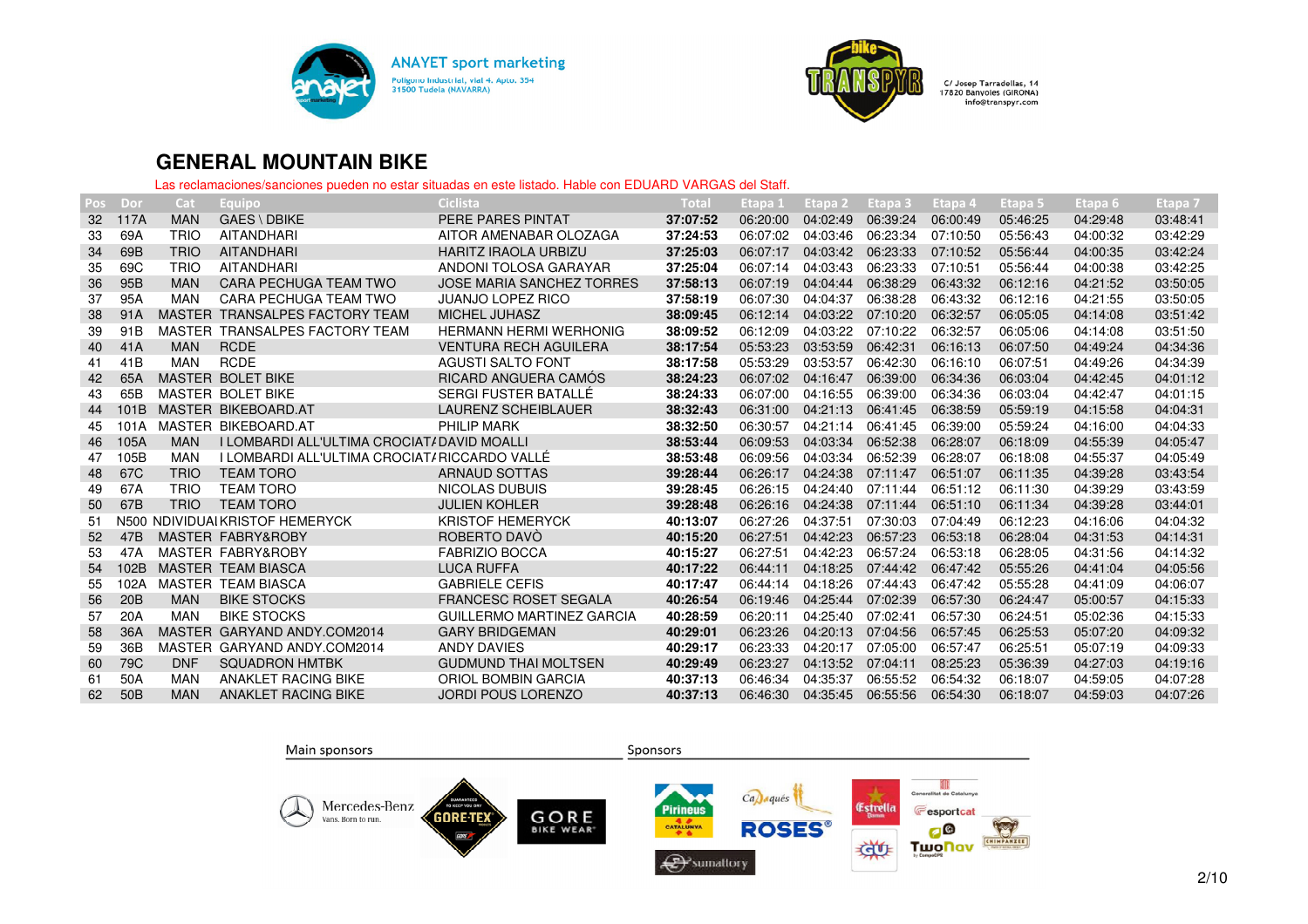



| Pos | Dor             | Cat                   | Equipo                                     | Ciclista                      | Total    | Etapa 1  | Etapa 2  | Etapa 3  | Etapa 4  | Etapa 5  | Etapa 6  | Etapa <sub>7</sub> |
|-----|-----------------|-----------------------|--------------------------------------------|-------------------------------|----------|----------|----------|----------|----------|----------|----------|--------------------|
| 63  |                 |                       | N510 NDIVIDUALJORDI FRANQUESA SEGALÉS      | JORDI FRANQUESA SEGALÉS       | 41:10:25 | 06:09:05 | 04:18:58 | 07:17:51 | 07:07:48 | 06:40:15 | 05:01:57 | 04:34:34           |
| 64  | 30B             |                       | NDIVIDUAI BIGMAT GIL                       | <b>FRANCESC VILA CORBELLA</b> | 41:17:36 | 06:26:15 | 04:28:56 | 08:08:20 | 06:58:03 | 06:25:55 | 04:35:31 | 04:14:38           |
| 65  | 98B             |                       | MASTER TEAM KARARA                         | <b>LUKE SINCLAIR</b>          | 41:28:28 | 07:13:06 | 04:57:27 | 07:27:37 | 06:50:40 | 06:24:52 | 04:39:28 | 03:55:21           |
| 66  | 98A             |                       | MASTER TEAM KARARA                         | LUIS FRAILE FERNANDEZ         | 41:28:55 | 07:13:21 | 04:57:30 | 07:27:37 | 06:50:44 | 06:24:54 | 04:39:30 | 03:55:23           |
| 67  | 39A             |                       | MASTER RUBRIC, RACING                      | <b>RICHARD ALLEN</b>          | 41:37:50 | 06:18:22 | 04:10:07 | 07:40:42 | 07:48:40 | 06:58:24 | 04:29:33 | 04:12:04           |
| 68  | 39B             |                       | MASTER RUBRIC, RACING                      | <b>MAGNUS MILL</b>            | 41:37:53 | 06:18:18 | 04:10:08 | 07:40:43 | 07:48:41 | 06:58:29 | 04:29:34 | 04:12:04           |
| 69  |                 | 49A NDIVIDUAI SIN GAS |                                            | <b>KOLJA HESSE</b>            | 41:43:23 | 06:49:32 | 04:33:22 | 07:43:50 | 07:40:27 | 06:12:43 | 04:34:01 | 04:09:32           |
| 70  |                 |                       | 40B NDIVIDUAL BE DUNEKEUNS                 | TOM VANDER ZANDE              | 41:58:19 | 06:27:09 | 04:25:15 | 07:27:54 | 07:56:52 | 06:24:54 | 04:53:12 | 04:23:06           |
| 71  |                 |                       | N609 NDIVIDUAI SEBASTIAN SZARKOWICZ        | SEBASTIAN SZARKOWICZ          | 42:01:54 | 06:30:43 | 04:35:49 | 07:30:03 | 07:21:28 | 06:29:00 | 04:59:05 | 04:35:49           |
| 72  | 99A             |                       | NDIVIDUAI WWW.REEVAX.BE                    | PETER PAELINCK                | 42:03:03 | 06:51:10 | 04:35:42 | 07:29:29 | 07:17:51 | 06:32:33 | 04:53:15 | 04:23:08           |
| 73  | 2A              | MAN                   | ROCKO X-TEAM                               | <b>JORDI CAPELL SAMPIETRO</b> | 42:09:13 | 07:43:15 | 04:31:40 | 07:26:46 | 07:13:39 | 06:32:36 | 04:32:04 | 04:09:16           |
| 74  | 2B              | <b>MAN</b>            | ROCKO X-TEAM                               | <b>RAMON PINILLA PEREZ</b>    | 42:09:16 | 07:43:14 | 04:31:41 | 07:26:47 | 07:13:45 | 06:32:36 | 04:32:02 | 04:09:14           |
| 75  | 90 <sub>B</sub> |                       | MASTER MTB VALL                            | ANGELO VISCARDI               | 42:09:38 | 07:02:17 | 04:38:56 | 07:47:54 | 07:17:13 | 06:28:59 | 04:34:36 | 04:19:47           |
| 76  | 18B             |                       | NDIVIDUAI ZONA BICI ESPARREGUERA           | <b>DAVID PACHECO FLORES</b>   | 42:09:46 | 06:33:43 | 04:27:01 | 07:29:33 | 06:54:44 | 06:40:13 | 05:12:49 | 04:51:45           |
| 77  | 90A             |                       | MASTER MTB VALL                            | <b>CLAUDIO CARRARA</b>        | 42:12:11 | 07:02:18 | 04:39:11 | 07:47:52 | 07:17:10 | 06:29:00 | 04:36:56 | 04:19:47           |
| 78  | 88B             | <b>MIXED</b>          | <b>CICLOPIA MIXED</b>                      | <b>CHRISTOPH PUERSTL</b>      | 42:17:26 | 06:56:45 | 04:17:13 | 07:20:14 | 07:15:40 | 06:37:44 | 05:05:46 | 04:44:08           |
| 79  | 88A             | MIXED                 | CICLOPIA MIXED                             | <b>HANA BERGH</b>             | 42:17:58 | 06:56:55 | 04:17:14 | 07:20:25 | 07:15:43 | 06:37:44 | 05:05:49 | 04:44:11           |
| 80  | 17A             | <b>MAN</b>            | <b>TRIDEPORTE</b>                          | CARLES AULINAS PLANADEVALL    | 42:25:39 | 07:17:42 | 04:43:46 | 07:39:02 | 07:08:14 | 06:40:10 | 04:49:00 | 04:07:47           |
| 81  | 17B             | <b>MAN</b>            | <b>TRIDEPORTE</b>                          | MIGUEL IGLESIAS BARBANY       | 42:25:47 | 07:17:44 | 04:43:47 | 07:39:02 | 07:08:14 | 06:40:10 | 04:49:01 | 04:07:52           |
| 82  | 75A             |                       | NDIVIDUALXIXONETS CATBIKE                  | <b>JORDI GARRIGA TURON</b>    | 43:02:45 | 07:25:26 | 04:50:10 | 07:40:33 | 07:17:51 | 06:32:33 | 04:53:11 | 04:23:04           |
| 83  |                 |                       | 75B NDIVIDUAI XIXONETS CATBIKE             | ROBERT HUGAS PASCUAL          | 43:02:54 | 07:25:34 | 04:50:13 | 07:40:31 | 07:17:50 | 06:32:33 | 04:53:10 | 04:23:05           |
| 84  | 107C            | <b>TRIO</b>           | LOS TRES PELADOS MAS DOSTUR PAOLO RISCASSI |                               | 43:03:43 | 06:56:21 | 04:29:59 | 07:29:32 | 07:22:57 | 07:02:01 | 05:35:21 | 04:07:36           |
| 85  | 56B             |                       | MASTER TEAM KIPEO                          | <b>CHRISTOF MARIEN</b>        | 43:04:22 | 06:32:38 | 04:13:36 | 08:05:40 | 07:11:47 | 06:36:20 | 05:48:39 | 04:35:44           |
| 86  | 56A             |                       | MASTER TEAM KIPEO                          | PIETER EECKHOUT               | 43:04:30 | 06:32:40 | 04:13:38 | 08:05:36 | 07:11:39 | 06:36:19 | 05:48:39 | 04:36:02           |
| 87  | 66A             |                       | MASTER ANAR FENT.CAT                       | SANTI PAJAROLS FONT           | 43:09:15 | 07:12:28 | 04:24:48 | 07:58:04 | 07:34:36 | 06:57:59 | 04:59:03 | 04:02:20           |
| 88  | 66B             |                       | MASTER ANAR FENT.CAT                       | <b>XEVI SUBIÑA SALVANS</b>    | 43:09:16 | 07:12:29 | 04:24:49 | 07:58:03 | 07:34:38 | 06:57:59 | 04:59:02 | 04:02:19           |
| 89  | 100B            |                       | MASTER VALL DE CAMPRODON                   | <b>RICARD RIERA CLARET</b>    | 43:11:14 | 06:36:31 | 04:35:40 | 08:08:20 | 07:45:10 | 06:49:22 | 05:23:38 | 03:52:36           |
| 90  | 100A            |                       | MASTER VALL DE CAMPRODON                   | JOSEP JUNCÀ SOLÀ              | 43:11:26 | 06:36:33 | 04:35:45 | 08:08:25 | 07:45:13 | 06:49:22 | 05:23:39 | 03:52:33           |
| 91  | 103A            | MAN                   | ARAM ZAM ZAM MTB                           | ALEXEY AZIZOV                 | 43:20:12 | 07:07:46 | 04:46:36 | 07:48:41 | 07:17:14 | 06:36:08 | 05:08:49 | 04:35:01           |
| 92  | 42A             | <b>TRIO</b>           | EKOEGUR-LA ALDEANA                         | <b>ENRIKE GARCÍA ALZORRIZ</b> | 43:36:02 | 06:36:36 | 05:29:09 | 07:39:02 | 07:31:49 | 06:25:48 | 05:01:28 | 04:52:12           |
| 93  | 42B             | <b>TRIO</b>           | EKOEGUR-LA ALDEANA                         | <b>JOSE JULIO GIL LERGA</b>   | 43:36:02 | 06:36:39 | 05:29:08 | 07:39:05 | 07:31:51 | 06:25:48 | 05:01:27 | 04:52:07           |

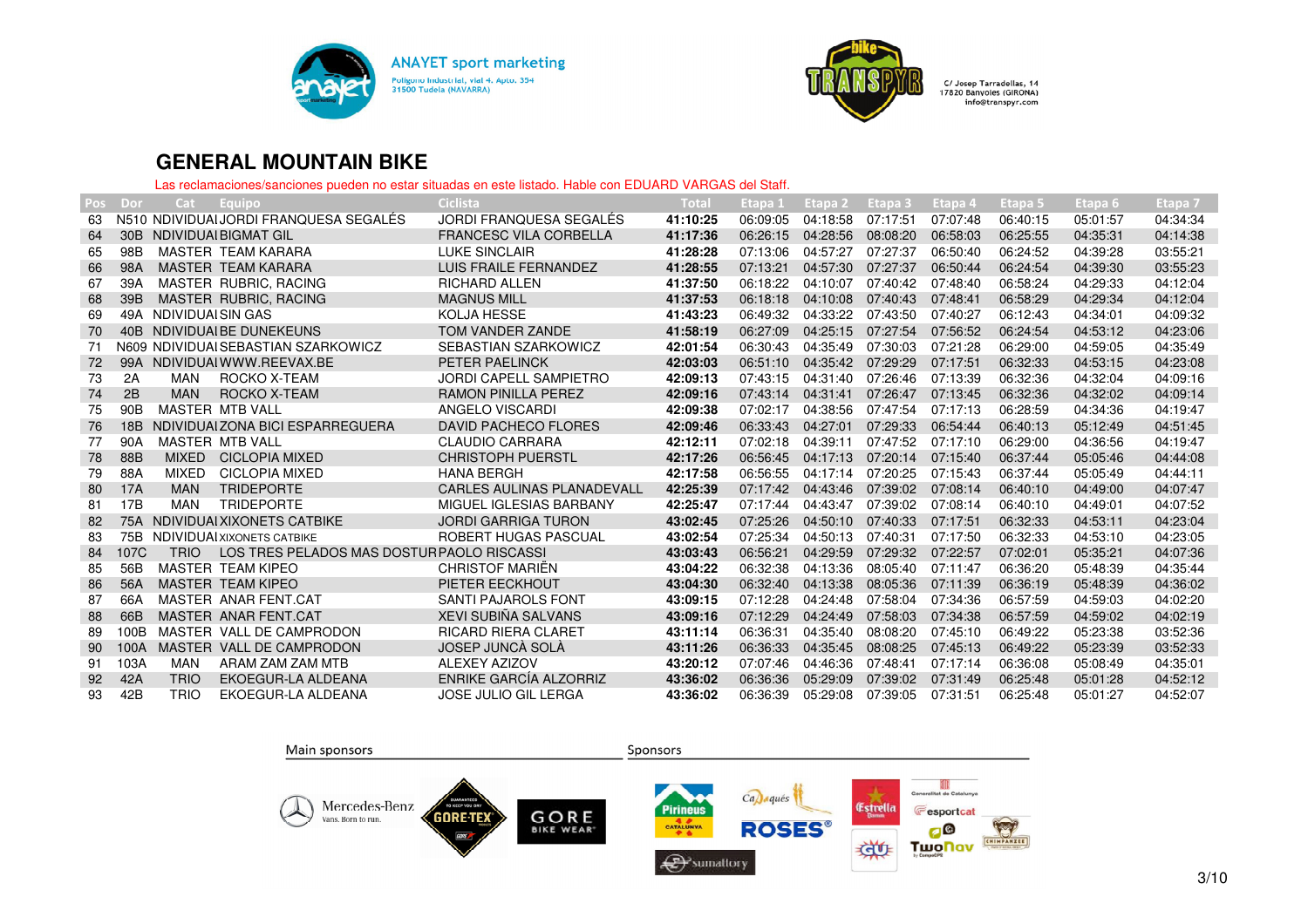



| Pos | Dor             | Cat                    | Equipo                                 | <b>Ciclista</b>                       | Total    | Etapa 1  | Etapa <sub>2</sub> | Etapa 3  | Etapa 4  | Etapa 5  | Etapa 6  | Etapa 7  |
|-----|-----------------|------------------------|----------------------------------------|---------------------------------------|----------|----------|--------------------|----------|----------|----------|----------|----------|
| 94  | 103B            | <b>MAN</b>             | ARAM ZAM ZAM MTB                       | <b>EGOR OKATYEV</b>                   | 43:48:37 | 07:07:43 | 04:46:36           | 07:48:40 | 07:45:42 | 06:36:08 | 05:08:49 | 04:35:01 |
| 95  | 10B             |                        | MASTER LOS DANESES AVENTURROSE         | <b>NIELS PAASKE</b>                   | 43:50:10 | 07:26:53 | 04:45:54           | 07:42:38 | 07:36:50 | 06:44:47 | 04:59:44 | 04:33:25 |
| 96  | 10A             |                        | MASTER LOS DANESES AVENTURROSE         | <b>IVAN HELLIGSØE JENSEN</b>          | 43:50:14 | 07:26:58 | 04:45:58           | 07:42:40 | 07:36:35 | 06:44:47 | 04:59:52 | 04:33:28 |
| 97  | 68A             | <b>MAN</b>             | <b>SCHNECKE FRESSER</b>                | <b>ADRIEN MEYS</b>                    | 44:00:30 | 07:08:41 | 04:50:07           | 07:46:36 | 07:22:03 | 07:03:40 | 05:17:48 | 04:31:38 |
| 98  | 68B             | <b>MAN</b>             | <b>SCHNECKE FRESSER</b>                | <b>KEVIN MORET</b>                    | 44:00:40 | 07:08:41 | 04:50:07           | 07:46:35 | 07:22:06 | 07:03:41 | 05:17:52 | 04:31:40 |
| 99  | 13A             | <b>MAN</b>             | SUPER'S JJ TEAM                        | JOSE JORGE CASTELLO GOZALVEZ 44:04:35 |          | 06:37:08 | 04:42:02           | 08:01:20 | 07:45:20 | 07:18:17 | 05:04:16 | 04:36:14 |
| 100 | 13B             | <b>MAN</b>             | <b>SUPER'S JJ TEAM</b>                 | <b>JAVIER VIDAL SEMPER</b>            | 44:04:47 | 06:37:11 | 04:42:02           | 08:01:20 | 07:45:28 | 07:18:17 | 05:04:17 | 04:36:15 |
| 101 | 97A             | <b>MIXED</b>           | <b>TEAM DANNELLEY</b>                  | <b>MARY DANNELLEY</b>                 | 44:41:36 | 06:49:43 | 04:25:44           | 07:46:09 | 07:42:05 | 07:19:35 | 05:31:02 | 05:07:22 |
| 102 | 97 <sub>B</sub> | <b>MIXED</b>           | <b>TEAM DANNELLEY</b>                  | <b>MIKE DANNELLEY</b>                 | 44:41:41 | 06:49:43 | 04:25:45           | 07:46:10 | 07:42:07 | 07:19:34 | 05:31:02 | 05:07:21 |
| 103 | 113A            |                        | <b>WOMAN BUTTERFLY</b>                 | <b>ILARIA BALZAROTTI</b>              | 44:54:02 | 07:30:22 | 04:59:26           | 07:53:57 | 07:50:06 | 06:56:30 | 04:51:58 | 04:51:46 |
| 104 | 113B            |                        | <b>WOMAN BUTTERFLY</b>                 | GIULIANA MASSAROTTO                   | 44:54:05 | 07:30:21 | 04:59:26           | 07:53:59 | 07:50:04 | 06:56:30 | 04:52:05 | 04:51:43 |
| 105 |                 | 108B NDIVIDUAID BIKE 1 |                                        | <b>JORDI SANCHEZ RODRIGUEZ</b>        | 44:54:20 | 07:07:28 | 05:08:28           | 08:43:52 | 07:30:45 | 06:56:34 | 04:35:56 | 04:51:19 |
| 106 | 27B             |                        | MASTER CRAZY VELO SHOP SCOTT           | <b>HANSPETER RYF</b>                  | 45:07:14 | 07:35:10 | 04:42:20           | 08:55:56 | 08:12:09 | 06:52:50 | 04:51:47 | 03:57:05 |
| 107 | 27A             |                        | MASTER CRAZY VELO SHOP SCOTT           | <b>IWAN GRAF</b>                      | 45:07:20 | 07:35:09 | 04:42:19           | 08:55:54 | 08:12:21 | 06:52:49 | 04:51:48 | 03:57:03 |
| 108 | 1B              | <b>MAN</b>             | <b>BROTS BIKES TEAM GUISSONA</b>       | <b>JORDI PUJOL BALASCH</b>            | 45:27:01 | 06:58:57 | 04:39:12           | 08:18:12 | 07:58:11 | 07:05:40 | 05:34:33 | 04:52:20 |
| 109 | 1A              | <b>MAN</b>             | <b>BROTS BIKES TEAM GUISSONA</b>       | <b>RAMON CAMATS BRAVO</b>             | 45:27:03 | 06:58:57 | 04:39:12           | 08:18:12 | 07:58:11 | 07:05:40 | 05:34:33 | 04:52:20 |
| 110 | 109A            | <b>MAN</b>             | <b>ZORRIBIKE</b>                       | ANDER BUSTINZA BOTELLO                | 45:35:29 | 07:06:49 | 04:39:49           | 08:17:43 | 07:58:01 | 07:05:36 | 05:34:33 | 04:53:00 |
| 111 | 109B            | <b>MAN</b>             | <b>ZORRIBIKE</b>                       | <b>ERNESTO RUBIO LOPEZ</b>            | 45:35:43 | 07:06:46 | 04:40:02           | 08:17:43 | 07:58:09 | 07:05:37 | 05:34:25 | 04:53:04 |
| 112 | 8B              |                        | MASTER CAMESAJUDEUME GARRAF            | LUIS ALMODOVAR PACIOS                 | 45:40:35 | 07:05:51 | 04:40:57           | 07:41:34 | 08:02:16 | 07:24:17 | 05:35:14 | 05:10:30 |
| 113 | <b>8A</b>       |                        | MASTER CAMESAJUDEUME GARRAF            | JOSE ALMODOVAR PACIOS                 | 45:40:40 | 07:05:52 | 04:40:56           | 07:41:34 | 08:02:18 | 07:24:18 | 05:35:15 | 05:10:30 |
| 114 | 19B             |                        | <b>MASTER KRIS-ERIK</b>                | <b>KRIS VANDE VELDE</b>               | 45:55:26 | 07:52:44 | 05:27:47           | 07:46:39 | 07:25:56 | 07:08:13 | 05:19:22 | 04:54:49 |
| 115 | 19A             |                        | <b>MASTER KRIS-ERIK</b>                | <b>ERIK VAN BETS</b>                  | 45:55:32 | 07:52:48 | 05:27:49           | 07:46:39 | 07:25:56 | 07:08:13 | 05:19:20 | 04:54:49 |
| 116 | 118B            | <b>TRIO</b>            | SOPESENS <sub>2</sub>                  | <b>XAVIER RUBIO ESPIN</b>             | 45:58:33 | 07:34:24 | 05:03:35           | 08:04:06 | 07:31:48 | 07:05:35 | 05:28:57 | 05:10:11 |
| 117 | 118A            | <b>TRIO</b>            | SOPESENS <sub>2</sub>                  | <b>DAVID BARCELO SUBIRA</b>           | 45:58:36 | 07:34:23 | 05:03:36           | 08:04:10 | 07:31:47 | 07:05:40 | 05:28:53 | 05:10:11 |
| 118 | 118C            | <b>TRIO</b>            | SOPESENS <sub>2</sub>                  | ANTONIO SANCHEZ ALBA                  | 45:58:41 | 07:34:27 | 05:03:31           | 08:04:07 | 07:31:47 | 07:05:41 | 05:28:58 | 05:10:13 |
| 119 | 96A             | <b>MAN</b>             | <b>TEAM AGULLES 2</b>                  | <b>CARLOS BELENGUER SEVILLA</b>       | 46:01:15 | 07:27:42 | 05:17:09           | 08:17:43 | 08:02:33 | 07:31:58 | 05:10:15 | 04:13:57 |
| 120 | 96B             | <b>MAN</b>             | <b>TEAM AGULLES 2</b>                  | ROBERTO MARTINEZ MARTINEZ             | 46:01:31 | 07:27:59 | 05:17:07           | 08:17:42 | 08:02:39 | 07:31:56 | 05:10:15 | 04:13:55 |
| 121 | 93A             |                        | NDIVIDUAI TEAM AGULLES                 | <b>CESAR AGULLES VILA</b>             | 46:02:01 | 07:28:05 | 05:17:07           | 08:17:42 | 08:02:55 | 07:31:59 | 05:10:17 | 04:14:00 |
| 122 |                 |                        | 16A NDIVIDUAILOS PASTORES - DE HERDERS | <b>HENK DE SCHEPPER</b>               | 46:07:24 | 07:43:52 | 05:06:30           | 08:06:52 | 07:46:16 | 07:03:58 | 04:53:34 | 05:26:25 |
| 123 | 16C             | <b>TRIO</b>            | LOS PASTORES - DE HERDERS              | DOMINIQUE VANHERPE                    | 46:07:32 | 07:43:56 | 05:06:33           | 08:06:53 | 07:46:14 | 07:03:58 | 04:53:37 | 05:26:25 |
| 124 | 16B             | <b>TRIO</b>            | LOS PASTORES - DE HERDERS              | <b>SVEN MOREELS</b>                   | 46:08:21 | 07:44:00 | 05:06:29           | 08:06:55 | 07:46:14 | 07:03:59 | 04:53:51 | 05:26:57 |
|     |                 |                        |                                        |                                       |          |          |                    |          |          |          |          |          |

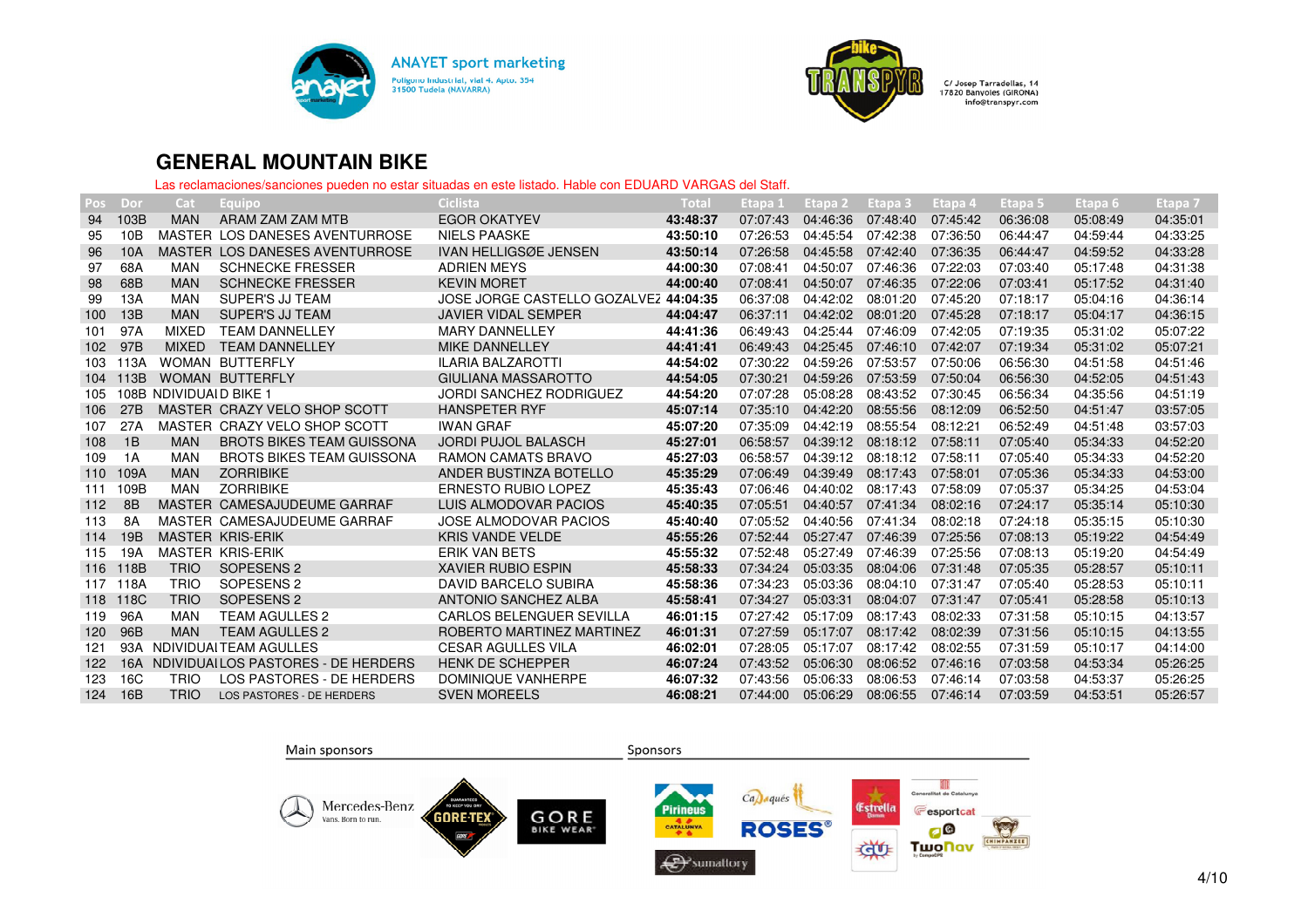



| Pos | Dor             | Cat               | Equipo,                                                   | Ciclista                                                                | Total    | Etapa 1  | Etapa 2  | Etapa 3  | Etapa 4  | Etapa 5  | Etapa 6  | Etapa 7  |
|-----|-----------------|-------------------|-----------------------------------------------------------|-------------------------------------------------------------------------|----------|----------|----------|----------|----------|----------|----------|----------|
| 125 | 115A            | <b>TRIO</b>       | D BIKE 1                                                  | <b>MARC GIL ROSELL</b>                                                  | 46:13:54 | 07:07:20 | 05:08:27 | 08:43:52 | 08:20:12 | 07:00:23 | 05:02:36 | 04:51:06 |
| 126 | 115B            | <b>TRIO</b>       | D BIKE 1                                                  | <b>ROBERT GIL ROSELL</b>                                                | 46:14:28 | 07:07:22 | 05:08:27 | 08:43:53 | 08:20:12 | 07:00:25 | 05:02:53 | 04:51:19 |
| 127 | 21A             |                   | MASTER CHEMIN DU SOLEIL                                   | ANDREAS DIEPOLDER                                                       | 46:19:54 | 07:26:44 | 04:42:59 | 08:24:04 | 08:01:10 | 07:27:20 | 05:23:52 | 04:53:47 |
| 128 | 21B             |                   | MASTER CHEMIN DU SOLEIL                                   | <b>DOMINIQUE LAFOY</b>                                                  | 46:19:58 | 07:26:49 | 04:42:59 | 08:24:03 | 08:01:12 | 07:27:19 | 05:23:53 | 04:53:46 |
| 129 | 3A              | MAN               | <b>BIKEXPERIENCE LA ROCA</b>                              | LLUIS BEGUDA SUBIRA                                                     | 46:21:27 | 07:28:40 | 04:46:56 | 08:15:52 | 07:58:24 | 07:30:16 | 05:24:31 | 04:56:51 |
| 130 | 3B              | <b>MAN</b>        | BIKEXPERIENCE LA ROCA                                     | ANDREU MONTURIOL XAMPRO                                                 | 46:21:34 | 07:28:34 | 04:46:50 | 08:15:54 | 07:58:27 | 07:30:17 | 05:24:37 | 04:56:57 |
| 131 | 53B             | <b>MAN</b>        | IN EXTREMIS                                               | ORIOL GRAUPERA MOTA                                                     | 46:26:03 | 06:49:06 | 05:20:02 | 07:11:40 | 08:21:01 | 08:02:34 | 05:33:50 | 05:07:53 |
| 132 | 53A             | <b>MAN</b>        | <b>IN EXTREMIS</b>                                        | JOSE MIGUEL CALATAYUD COLOME 46:26:19                                   |          | 06:49:11 | 05:20:04 | 07:11:48 | 08:21:00 | 08:02:40 | 05:33:48 | 05:07:52 |
| 133 | 57C             | <b>TRIO</b>       | <b>GARMENDIA TEJAS ORDIZIA</b>                            | <b>GORKA ROMERO VALLEJO</b>                                             | 46:38:39 | 07:45:57 | 05:01:02 | 08:34:47 | 08:31:33 | 06:50:16 | 05:17:43 | 04:37:24 |
| 134 | 57B             | <b>TRIO</b>       | <b>GARMENDIA TEJAS ORDIZIA</b>                            | DAVID CAMARERO TEJEDOR                                                  | 46:38:41 | 07:46:27 | 05:01:13 | 08:34:50 | 08:31:24 | 06:50:16 | 05:17:10 | 04:37:25 |
| 135 | 57A             | <b>TRIO</b>       | <b>GARMENDIA TEJAS ORDIZIA</b>                            | GARIKOITZ AYERZA AYESTARAN                                              | 46:39:13 | 07:46:28 | 05:01:13 | 08:34:45 | 08:31:24 | 06:50:15 | 05:17:45 | 04:37:27 |
| 136 | 15A             |                   | NDIVIDUALTHE CONQUEST COUPLE                              | <b>POUL JENSEN</b>                                                      | 47:00:44 | 07:20:46 | 04:35:17 | 08:01:09 | 09:16:55 | 07:46:38 | 05:18:48 | 04:41:14 |
| 137 | 62A             | <b>MASTER TBD</b> |                                                           | ANDREW BURGMAN                                                          | 47:02:40 | 07:25:22 | 05:03:00 | 08:06:05 | 08:34:26 | 07:42:08 | 04:44:53 | 05:26:50 |
| 138 | 62B             | <b>MASTER TBD</b> |                                                           | <b>TERRY EDLESTON</b>                                                   | 47:02:54 | 07:25:16 | 05:03:06 | 08:06:17 | 08:34:24 | 07:42:08 | 04:44:49 | 05:26:56 |
| 139 | 107A            | <b>TRIO</b>       | LOS TRES PELADOS MAS DOSTUR FABRIZIO BORELLA              |                                                                         | 47:09:34 | 06:56:31 | 04:29:57 | 08:32:34 | 08:57:32 | 07:02:01 | 05:32:13 | 05:38:48 |
| 140 | 107B            | <b>TRIO</b>       | LOS TRES PELADOS MAS DOSTURMARCO LOCATELLI                |                                                                         | 47:09:43 | 06:56:32 | 04:29:59 | 08:32:38 | 08:57:32 | 07:02:01 | 05:32:15 | 05:38:48 |
| 141 | 52A             |                   | <b>MASTER MORENITO</b>                                    | <b>JAUME ESTEBANELL PICH</b>                                            | 47:15:44 | 07:00:50 | 05:23:39 | 09:04:35 | 08:22:56 | 07:30:06 | 05:07:50 | 04:45:52 |
| 142 | 52B             |                   | <b>MASTER MORENITO</b>                                    | <b>RICARD PINTADO CARBONELL</b>                                         | 47:15:58 | 07:00:54 | 05:23:41 | 09:04:37 | 08:22:53 | 07:30:08 | 05:07:53 | 04:45:54 |
| 143 | 112B            |                   | MASTER I MONTANARI                                        | <b>CLAUDIO COMINETTI</b>                                                | 47:22:29 | 07:12:09 | 04:48:50 | 08:33:08 | 08:23:45 | 07:27:22 | 05:35:51 | 05:21:28 |
| 144 | 112A            |                   | <b>MASTER I MONTANARI</b>                                 | <b>GIANCARLO CATTANEO</b>                                               | 47:25:00 | 07:12:05 | 04:51:33 | 08:33:10 | 08:23:34 | 07:27:22 | 05:35:52 | 05:21:27 |
| 145 | 24C             | <b>TRIO</b>       | <b>TEAM BNB</b>                                           | NICHOLAS VAN HELSUWE                                                    | 47:36:52 | 07:17:51 | 05:04:35 | 08:45:49 | 08:31:32 | 07:02:35 | 05:55:24 | 04:59:08 |
| 146 | 37 <sub>B</sub> |                   | NDIVIDUALLOS PRIMOS                                       | <b>MARC FAUCONNIER</b>                                                  | 47:40:09 | 08:02:18 | 05:06:11 | 08:25:30 | 08:05:25 | 07:36:27 | 05:20:43 | 05:03:39 |
| 147 | 61A             | <b>TRIO</b>       | <b>FOSSILES</b>                                           | <b>JEAN-MICHEL ASSEMAT</b>                                              | 48:09:22 | 07:51:58 | 05:10:32 | 08:37:03 | 08:42:50 | 07:26:04 | 05:26:54 | 04:54:03 |
| 148 | 61B             | <b>TRIO</b>       | <b>FOSSILES</b>                                           | <b>MICHEL PARTESANA</b>                                                 | 48:14:22 | 07:52:02 | 05:10:14 | 08:36:43 | 08:42:50 | 07:26:06 | 05:25:43 | 05:00:46 |
| 149 | 72A             | <b>TRIO</b>       | <b>BIKES 101 SPECIALIZED</b>                              | <b>IGNACIO MIRAVALLES ROMERO</b>                                        | 48:15:41 | 07:28:46 | 05:18:52 | 08:39:21 | 08:59:51 | 07:34:40 | 05:14:50 | 04:59:25 |
| 150 | 61C             | <b>TRIO</b>       | <b>FOSSILES</b>                                           | <b>GUY TESSAROTTO</b>                                                   | 48:15:43 | 07:52:08 | 05:10:32 | 08:36:43 | 08:42:50 | 07:26:12 | 05:26:34 | 05:00:47 |
| 151 | 72B             | <b>TRIO</b>       | <b>BIKES 101 SPECIALIZED</b>                              | TOMAS PEÑARANDA MARCOS                                                  | 48:15:56 | 07:28:54 | 05:18:54 | 08:39:22 | 08:59:50 | 07:34:40 | 05:15:02 | 04:59:18 |
| 152 | 72C             | <b>TRIO</b>       | <b>BIKES 101 SPECIALIZED</b>                              | <b>ISABEL PEREZ RAMOS</b>                                               | 48:16:13 | 07:28:59 | 05:18:52 | 08:39:21 | 08:59:50 | 07:34:39 | 05:15:10 | 04:59:25 |
| 153 | 26A             |                   |                                                           | MASTER DOSTOROS TEAM BIKE SALAMAN(ANTONIO MARCELINO MATEOS PEF 48:21:10 |          | 07:48:21 | 05:10:44 | 08:13:39 | 08:14:20 | 07:45:39 | 05:59:48 | 05:08:42 |
| 154 | 26B             |                   | MASTER DOSTOROS TEAM BIKE SALAMAN(JUAN LUIS PRIETO CRIADO |                                                                         | 48:27:13 | 07:48:21 | 05:10:31 | 08:13:31 | 08:14:20 | 07:45:40 | 06:06:14 | 05:08:39 |
| 155 | 92B             |                   | NDIVIDUAILA FOSCA TEAM                                    | <b>MIQUEL VILA CASES</b>                                                | 49:13:36 | 07:32:56 | 05:28:37 | 09:06:03 | 09:03:38 | 07:24:13 | 05:47:58 | 04:50:15 |
|     |                 |                   |                                                           |                                                                         |          |          |          |          |          |          |          |          |

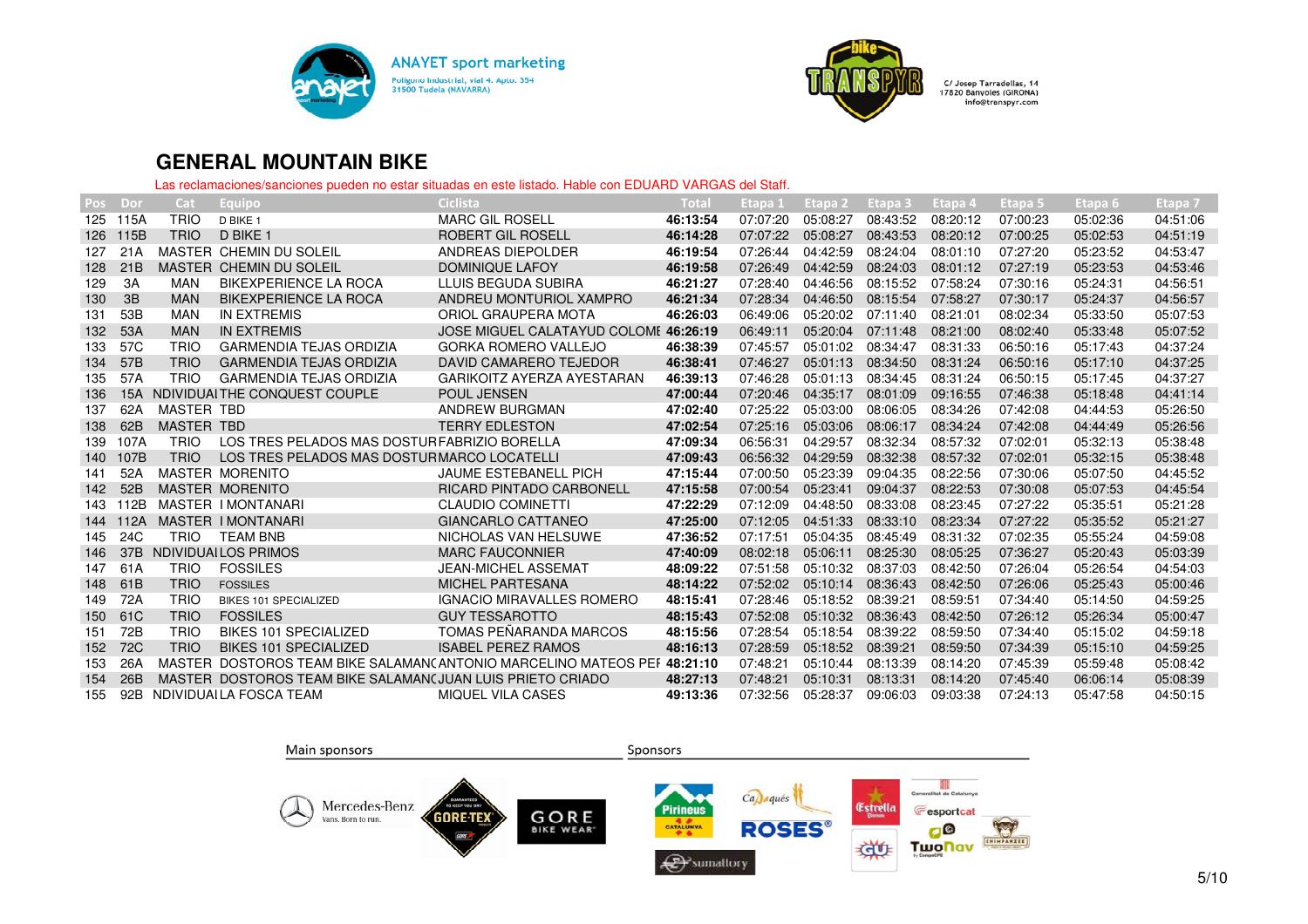



| Pos | Dor       | Cat           | Equipo                             | Ciclista                               | Tota     | Etapa 1  | Etapa <sub>2</sub> | Etapa 3  | Etapa 4  | Etapa 5  | Etapa 6  | Etapa 7  |
|-----|-----------|---------------|------------------------------------|----------------------------------------|----------|----------|--------------------|----------|----------|----------|----------|----------|
| 156 | 82B       | <b>MIXED</b>  | <b>GAVARRENCS</b>                  | LAURA CARRIÓN CRUZ                     | 49:15:23 | 07:31:48 | 05:12:06           | 08:44:35 | 08:53:35 | 07:43:52 | 05:49:00 | 05:20:30 |
| 157 | 82A       | <b>MIXED</b>  | <b>GAVARRENCS</b>                  | ALEX BRIEGA IBAÑEZ                     | 49:15:27 | 07:31:52 | 05:12:06           | 08:44:33 | 08:53:35 | 07:43:52 | 05:49:03 | 05:20:28 |
| 158 | 14C       | <b>TRIO</b>   | <b>QKS-BOIRON LA MATA</b>          | <b>JOSEP SAPERAS BLANCO</b>            | 49:28:26 | 07:31:45 | 05:19:44           | 08:56:49 | 08:28:58 | 07:57:25 | 05:55:40 | 05:18:09 |
| 159 | 85A       | <b>MAN</b>    | <b>BECK &amp; MOSER JARDINEROS</b> | <b>JAN BECK</b>                        | 49:28:43 | 08:44:32 | 05:06:10           | 08:30:36 | 08:49:28 | 08:00:01 | 05:27:21 | 04:50:38 |
| 160 | 85B       | <b>MAN</b>    | <b>BECK &amp; MOSER JARDINEROS</b> | <b>SEVERIN MOSER</b>                   | 49:28:59 | 08:44:35 | 05:06:11           | 08:30:34 | 08:49:29 | 08:00:03 | 05:27:21 | 04:50:50 |
| 161 | 34B       |               | MASTER OKS-BOIRON LA MOLA          | <b>ISMAEL SOLA ORTIGOSA</b>            | 49:32:16 | 07:55:09 | 04:59:41           | 08:56:48 | 08:29:04 | 07:57:21 | 05:56:06 | 05:18:09 |
| 162 | 14A       | <b>TRIO</b>   | <b>QKS-BOIRON LA MATA</b>          | <b>ENRIC DOMENECH GRAUGES</b>          | 49:32:58 | 07:31:20 | 05:19:45           | 08:58:39 | 08:29:05 | 07:57:25 | 05:56:08 | 05:20:40 |
| 163 | 14B       | <b>TRIO</b>   | <b>QKS-BOIRON LA MATA</b>          | JORDI QUINTANA I LLADO                 | 49:33:00 | 07:31:19 | 05:19:44           | 08:58:40 | 08:29:09 | 07:57:25 | 05:56:06 | 05:20:41 |
| 164 | 34A       | <b>MASTER</b> | <b>QKS-BOIRON LA MOLA</b>          | <b>JOSEP RODRIGUEZ PEÑA</b>            | 49:34:32 | 07:55:13 | 04:59:35           | 08:56:45 | 08:29:00 | 07:57:21 | 05:56:03 | 05:20:38 |
| 165 | 7B        | MAN           | <b>GEORGIE DANN</b>                | <b>JORDI JOVE BELLOT</b>               | 49:41:44 | 07:47:46 | 05:29:27           | 08:37:05 | 08:38:31 | 07:43:48 | 06:01:36 | 05:23:35 |
| 166 | <b>7A</b> | <b>MAN</b>    | <b>GEORGIE DANN</b>                | <b>DANIEL GARCIA ERILL</b>             | 49:41:54 | 07:47:45 | 05:29:30           | 08:37:08 | 08:38:35 | 07:43:49 | 06:01:36 | 05:23:34 |
| 167 | 46B       | <b>TRIO</b>   | <b>MIGLIOBIKE'S BOYS</b>           | <b>ERNESTO DI BETTA</b>                | 49:52:31 | 08:02:56 | 05:18:14           | 08:44:31 | 08:53:37 | 08:02:41 | 05:35:28 | 05:15:08 |
| 168 | 46A       | <b>TRIO</b>   | <b>MIGLIOBIKE'S BOYS</b>           | <b>LEONARDO BRUNORI</b>                | 49:52:32 | 08:02:50 | 05:18:11           | 08:44:29 | 08:53:43 | 08:02:40 | 05:35:34 | 05:15:08 |
| 169 | 46C       | <b>TRIO</b>   | <b>MIGLIOBIKE'S BOYS</b>           | ANGELO MIGLIORATI                      | 49:52:49 | 08:03:01 | 05:18:15           | 08:44:30 | 08:53:44 | 08:02:44 | 05:35:31 | 05:15:07 |
| 170 | 81B       |               | NDIVIDUALCHIMPANZEE GIANT          | MIKEL VIVAR DEL BARRIO                 | 49:53:23 | 07:23:56 | 05:08:11           | 09:05:22 | 08:53:31 | 08:22:03 | 05:57:22 | 05:03:01 |
| 171 | 76B       | <b>MAN</b>    | <b>CULTURE BIKE</b>                | NARCISO PALOMERO ALCALDE               | 49:53:32 | 07:28:04 | 05:16:38           | 08:56:11 | 08:50:08 | 08:22:02 | 05:57:27 | 05:03:05 |
| 172 | 76A       | <b>MAN</b>    | <b>CULTURE BIKE</b>                | RUBÉN CONEJERO SALINAS                 | 49:53:47 | 07:28:25 | 05:16:36           | 08:56:08 | 08:50:06 | 08:22:02 | 05:57:29 | 05:03:03 |
| 173 | 12A       | <b>DNF</b>    | <b>TOÑOWILL</b>                    | VICTOR ECHEVERRIA SARASIBAR            | 49:59:06 | 09:04:44 | 05:31:34           | 08:27:33 | 08:25:20 | 07:58:14 | 05:42:59 | 04:48:45 |
| 174 | 43B       | <b>MAN</b>    | <b>EQUIPO PEDALIER</b>             | <b>FERMIN GUEMBE CONTRERAS</b>         | 49:59:08 | 09:04:40 | 05:31:35           | 08:27:28 | 08:25:25 | 07:58:16 | 05:43:05 | 04:48:42 |
| 175 | 43A       | <b>MAN</b>    | <b>EQUIPO PEDALIER</b>             | DANIEL ARMENDARIZ MENDIVIL             | 49:59:21 | 09:04:39 | 05:31:38           | 08:27:33 | 08:25:27 | 07:58:16 | 05:43:06 | 04:48:45 |
| 176 | 133B      |               | <b>MASTER SOLUTION BOXX</b>        | <b>SIMON MOSER</b>                     | 50:14:16 | 08:17:42 | 05:23:35           | 08:30:40 | 10:30:37 | 07:07:19 | 05:24:13 | 05:00:13 |
| 177 | 133A      |               | MASTER SOLUTION BOXX               | EDWARD CORK                            | 50:16:26 | 08:17:42 | 05:23:35           | 08:30:39 | 10:30:43 | 07:07:21 | 05:26:11 | 05:00:18 |
| 178 | 63C       | <b>MIXED</b>  | <b>BELGIANS</b>                    | <b>ALLISON ZAVA</b>                    | 50:32:03 | 07:28:07 | 04:47:40           | 08:16:29 | 10:09:40 | 08:58:59 | 05:19:57 | 05:31:15 |
| 179 | 63A       | <b>MIXED</b>  | <b>BELGIANS</b>                    | <b>GEERT KAES</b>                      | 50:32:05 | 07:28:09 | 04:47:41           | 08:16:28 | 10:09:37 | 08:59:01 | 05:19:59 | 05:31:13 |
| 180 | 29B       | <b>MAN</b>    | <b>CARBONIF TEAM</b>               | EDUARDO PEREZ ARAUJO                   | 50:34:14 | 08:02:31 | 05:07:36           | 09:16:25 | 08:18:59 | 08:17:19 | 06:12:55 | 05:18:31 |
| 181 | 29A       | <b>MAN</b>    | <b>CARBONIF TEAM</b>               | DANIEL PEREZ ARAUJO                    | 50:34:17 | 08:02:35 | 05:07:41           | 09:16:24 | 08:18:59 | 08:17:19 | 06:12:52 | 05:18:29 |
| 182 | 24B       | <b>TRIO</b>   | <b>TEAM BNB</b>                    | <b>BART DE PREZ</b>                    | 50:34:33 | 07:17:24 | 05:04:35           | 08:45:46 | 11:29:31 | 07:02:36 | 05:55:19 | 04:59:25 |
| 183 | 24A       | <b>TRIO</b>   | <b>TEAM BNB</b>                    | <b>BRAM CAIGNAU</b>                    | 50:34:34 | 07:17:26 | 05:04:36           | 08:45:49 | 11:29:32 | 07:02:34 | 05:55:18 | 04:59:21 |
| 184 | 114A      | <b>MAN</b>    | <b>CARA PECHUGA TEAM THREE</b>     | JOSE DANIEL FERNANDEZ CEBRIAN 50:35:32 |          | 08:02:36 | 05:57:17           | 08:53:29 | 08:59:29 | 07:34:49 | 05:39:32 | 05:28:23 |
| 185 | 114B      | <b>MAN</b>    | <b>CARA PECHUGA TEAM THREE</b>     | <b>JOAQUIN VELA AGULLO</b>             | 50:36:06 | 08:02:41 | 05:57:25           | 08:53:20 | 08:59:25 | 07:34:48 | 05:39:58 | 05:28:32 |
| 186 | 28B       |               | <b>MASTER JAMON HERMANOS</b>       | <b>REX NATE</b>                        | 50:38:28 | 07:44:07 | 05:08:49           | 08:40:25 | 08:08:13 | 08:32:44 | 06:38:44 | 05:45:29 |

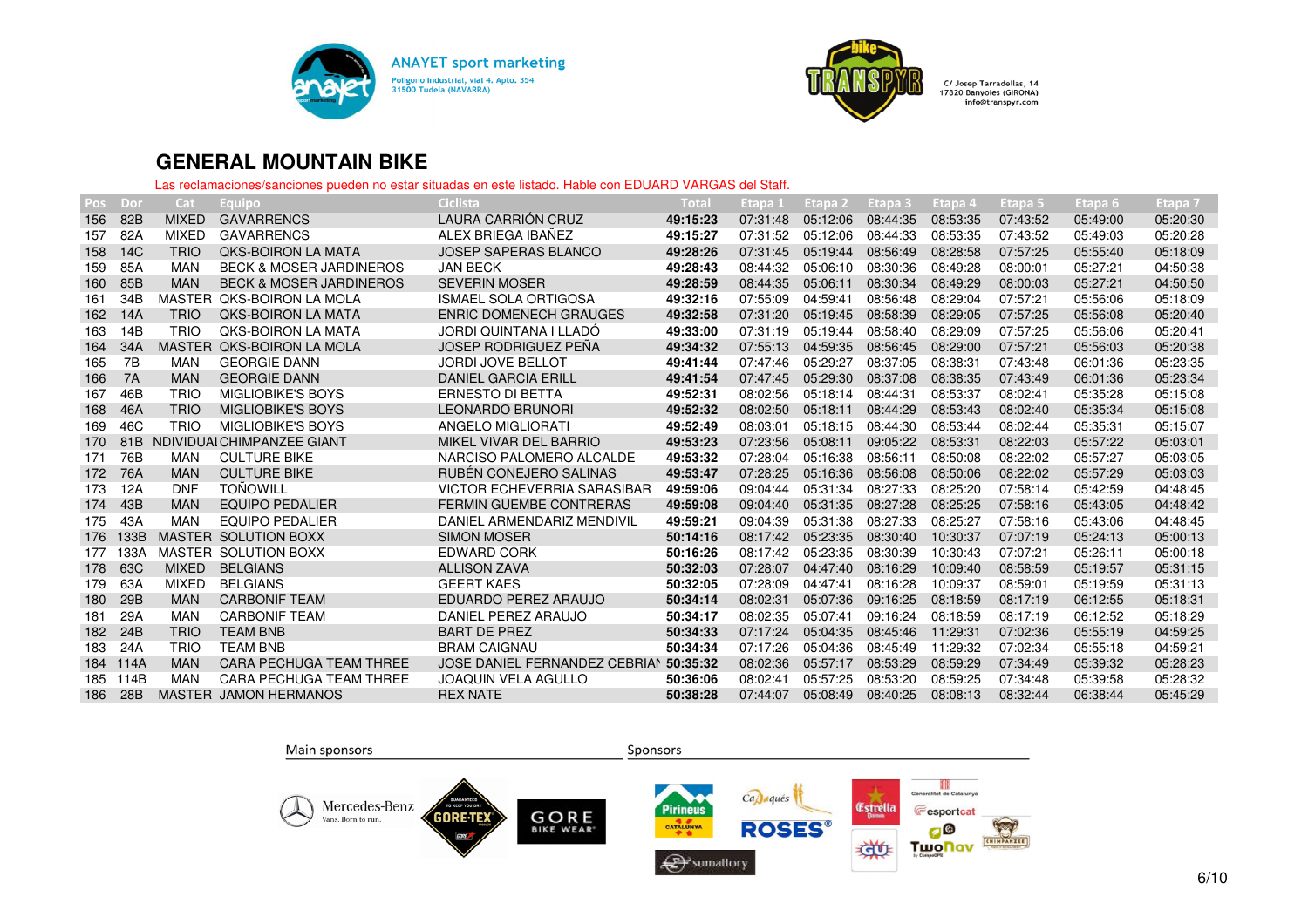



| Pos | Dor             | Cat                   | Equipo                        | Ciclista                               | Total    | Etapa 1  | Etapa 2  | Etapa 3  | Etapa 4  | Etapa 5  | Etapa 6, | Etapa 7  |
|-----|-----------------|-----------------------|-------------------------------|----------------------------------------|----------|----------|----------|----------|----------|----------|----------|----------|
| 187 | 104A            |                       | MASTER FRANKEN                | ANDREAS WITTMANN                       | 50:49:01 | 07:38:39 | 04:57:16 | 08:24:53 | 09:06:51 | 08:16:40 | 06:35:47 | 05:48:58 |
| 188 | 58A             |                       | MASTER PRO-PHYSIO STRONG      | <b>WAYNE BOYES</b>                     | 51:30:26 | 07:23:11 | 05:40:43 | 09:38:35 | 08:55:32 | 08:16:26 | 05:50:31 | 05:45:31 |
| 189 | 58B             |                       | MASTER PRO-PHYSIO STRONG      | <b>JOSEP SANCHEZ</b>                   | 51:30:29 | 07:23:06 | 05:40:42 | 09:38:36 | 08:55:32 | 08:16:26 | 05:50:37 | 05:45:33 |
| 190 | 45B             | <b>MAN</b>            | D BIKE                        | MIGUEL CARRION FONTANILLS              | 51:39:21 | 09:43:30 | 05:22:22 | 09:04:20 | 08:38:15 | 08:05:54 | 05:24:10 | 05:20:54 |
| 191 | 45A             | <b>MAN</b>            | <b>D BIKE</b>                 | SERGIO ALVAREZ DE LA PUERTA            | 51:40:33 | 09:43:44 | 05:22:37 | 09:04:21 | 08:38:16 | 08:05:58 | 05:24:51 | 05:20:49 |
| 192 | 59B             |                       | MASTER GE TEAM                | <b>ERIC MIGLIORINI</b>                 | 51:41:57 | 07:42:08 | 05:18:14 | 09:15:36 | 09:16:10 | 08:36:08 | 06:12:23 | 05:21:21 |
| 193 | 59A             |                       | MASTER GE TEAM                | <b>GILDAS LESAICHERRE</b>              | 51:42:19 | 07:42:08 | 05:18:15 | 09:15:37 | 09:16:15 | 08:36:10 | 06:12:20 | 05:21:37 |
| 194 | <b>25C</b>      | <b>TRIO</b>           | PEDOS DE FUEGO                | DANIEL MAURICIO SILVA CAMOLAS 52:05:37 |          | 08:57:50 | 05:31:12 | 09:22:04 | 08:56:04 | 08:09:46 | 06:05:17 | 05:03:28 |
| 195 | 25A             | <b>TRIO</b>           | PEDOS DE FUEGO                | MIGUEL FILIPE CORREIA                  | 52:05:43 | 08:57:50 | 05:31:08 | 09:22:13 | 08:56:12 | 08:09:42 | 06:05:11 | 05:03:30 |
| 196 | 25B             | <b>TRIO</b>           | PEDOS DE FUEGO                | JOAO PEDRO RODRIGUES VENTUR 52:05:50   |          | 08:57:48 | 05:31:09 | 09:22:12 | 08:56:15 | 08:09:44 | 06:05:15 | 05:03:30 |
| 197 | 23B             | <b>MAN</b>            | <b>QKS-BOIRON EL MONTCAU</b>  | XAVIER NAVARRO SANCHEZ                 | 52:31:27 | 07:54:11 | 05:43:04 | 09:48:58 | 09:35:00 | 08:21:53 | 05:54:42 | 05:13:42 |
| 198 | 23A             | <b>MAN</b>            | <b>QKS-BOIRON EL MONTCAU</b>  | <b>JOAN CASTELLO DE PAZ</b>            | 52:31:33 | 07:54:58 | 05:43:06 | 09:48:46 | 09:35:04 | 08:21:51 | 05:52:57 | 05:14:55 |
| 199 | 4B              | <b>TRIO</b>           | <b>GESTEVET S.L.</b>          | RUBEN ORDOÑEZ LOPEZ                    | 52:42:10 | 09:33:47 | 05:35:31 | 09:01:19 | 08:35:22 | 08:25:18 | 06:01:53 | 05:29:03 |
| 200 | 4A              | <b>TRIO</b>           | <b>GESTEVET S.L.</b>          | JOSEP MANUEL LLUCH DOMENECH 52:42:24   |          | 09:33:47 | 05:35:33 | 09:01:20 | 08:35:18 | 08:25:18 | 06:02:11 | 05:29:00 |
| 201 | 4C              | <b>TRIO</b>           | <b>GESTEVET S.L.</b>          | <b>JULIAN VAZQUEZ VOSER</b>            | 52:42:56 | 09:33:48 | 05:35:32 | 09:01:20 | 08:35:32 | 08:25:18 | 06:02:26 | 05:29:03 |
| 202 | 48A             | <b>MIXED</b>          | <b>KAMIKAZE</b>               | <b>ELISABETTA BERTOK</b>               | 53:07:30 | 08:23:19 | 05:18:51 | 09:36:47 | 08:57:37 | 08:38:15 | 06:26:37 | 05:46:07 |
| 203 | 48B             | <b>MIXED</b>          | KAMIKAZE                      | <b>MAURO POZZONI</b>                   | 53:07:39 | 08:23:21 | 05:18:53 | 09:36:45 | 08:57:47 | 08:38:15 | 06:26:37 | 05:46:04 |
| 204 | 132B            |                       | MASTER GRUPO ADI/SPECIALIZED2 | VITOR PEDRO GONCALVES DA SILV          | 53:19:10 | 08:09:58 | 05:38:51 | 09:13:50 | 09:06:32 | 09:09:25 | 06:27:58 | 05:32:38 |
| 205 | 131B            |                       | MASTER GRUPO ADI/SPECIALIZED  | <b>JORDI SIMO</b>                      | 54:04:13 | 08:23:34 | 05:42:42 | 09:33:19 | 09:29:38 | 08:59:05 | 06:28:33 | 05:27:26 |
| 206 | 110B            | <b>MASTER ZENBIO</b>  |                               | <b>DOMINGOS LADISLAU</b>               | 54:38:03 | 09:08:38 | 05:35:20 | 09:13:23 | 09:28:16 | 08:51:29 | 06:32:19 | 05:48:42 |
| 207 | 110A            | <b>MASTER ZENBIO</b>  |                               | <b>FRANCELINO FERNANDES</b>            | 54:38:04 | 09:08:38 | 05:35:19 | 09:13:26 | 09:28:15 | 08:51:29 | 06:32:25 | 05:48:37 |
| 208 | 6B              |                       | <b>MASTER CANETEAM</b>        | DAVID RUBIALES VAZQUEZ                 | 54:46:18 | 08:27:19 | 05:39:09 | 09:39:06 | 09:44:38 | 09:11:39 | 06:25:55 | 05:38:35 |
| 209 | 6A              |                       | MASTER CANETEAM               | JOSEP M <sup>ª</sup> PLADEMUNT CATA    | 54:46:34 | 08:27:35 | 05:39:09 | 09:39:07 | 09:44:40 | 09:11:40 | 06:25:49 | 05:38:37 |
| 210 | 70A             |                       | <b>MASTER ANAR FENT</b>       | DAVID BOU RUIZ                         | 54:49:19 | 08:40:54 | 05:50:18 | 09:51:32 | 09:48:23 | 08:33:56 | 06:17:46 | 05:46:33 |
| 211 | 70 <sub>B</sub> |                       | MASTER ANAR FENT              | LLORENÇ GUASCH SARIOL                  | 54:49:26 | 08:40:57 | 05:50:18 | 09:51:34 | 09:48:20 | 08:33:56 | 06:17:48 | 05:46:36 |
| 212 | 111B            |                       | MASTER OTÉLAREUNION           | <b>LEON RIVIERE</b>                    | 55:50:54 | 08:08:33 | 06:36:58 | 09:44:48 | 08:52:27 | 10:18:05 | 06:31:00 | 05:39:07 |
| 213 | 111A            |                       | MASTER OTÉLAREUNION           | <b>HARRY LOUISE</b>                    | 55:51:09 | 08:08:41 | 06:36:58 | 09:44:50 | 08:52:34 | 10:18:05 | 06:31:00 | 05:39:05 |
| 214 | 121A            | <b>MAN</b>            | COPOS GORE-TEX ANYÓS PARK     | <b>DARIO BERGAMIN</b>                  | 55:53:47 | 08:40:06 | 05:17:05 | 09:33:49 | 11:58:43 | 08:36:47 | 06:09:10 | 05:38:10 |
| 215 | 121B            | MAN                   | COPOS GORE-TEX ANYÓS PARK     | <b>MARIANO CISTERNA</b>                | 55:54:09 | 08:40:09 | 05:17:06 | 09:33:53 | 11:58:44 | 08:36:50 | 06:09:13 | 05:38:17 |
| 216 | 33B             | <b>MASTER PIO PIO</b> |                               | <b>ISMAEL SANCHEZ MORENO</b>           | 55:56:05 | 08:36:55 | 05:36:16 | 09:35:42 | 09:56:08 | 09:11:47 | 06:49:20 | 06:10:00 |
| 217 | 33A             | <b>MASTER PIO PIO</b> |                               | JUAN MARCOS BLAZQUEZ ULECIA            | 55:56:11 | 08:36:45 | 05:36:17 | 09:35:43 | 09:56:10 | 09:11:47 | 06:49:16 | 06:10:16 |

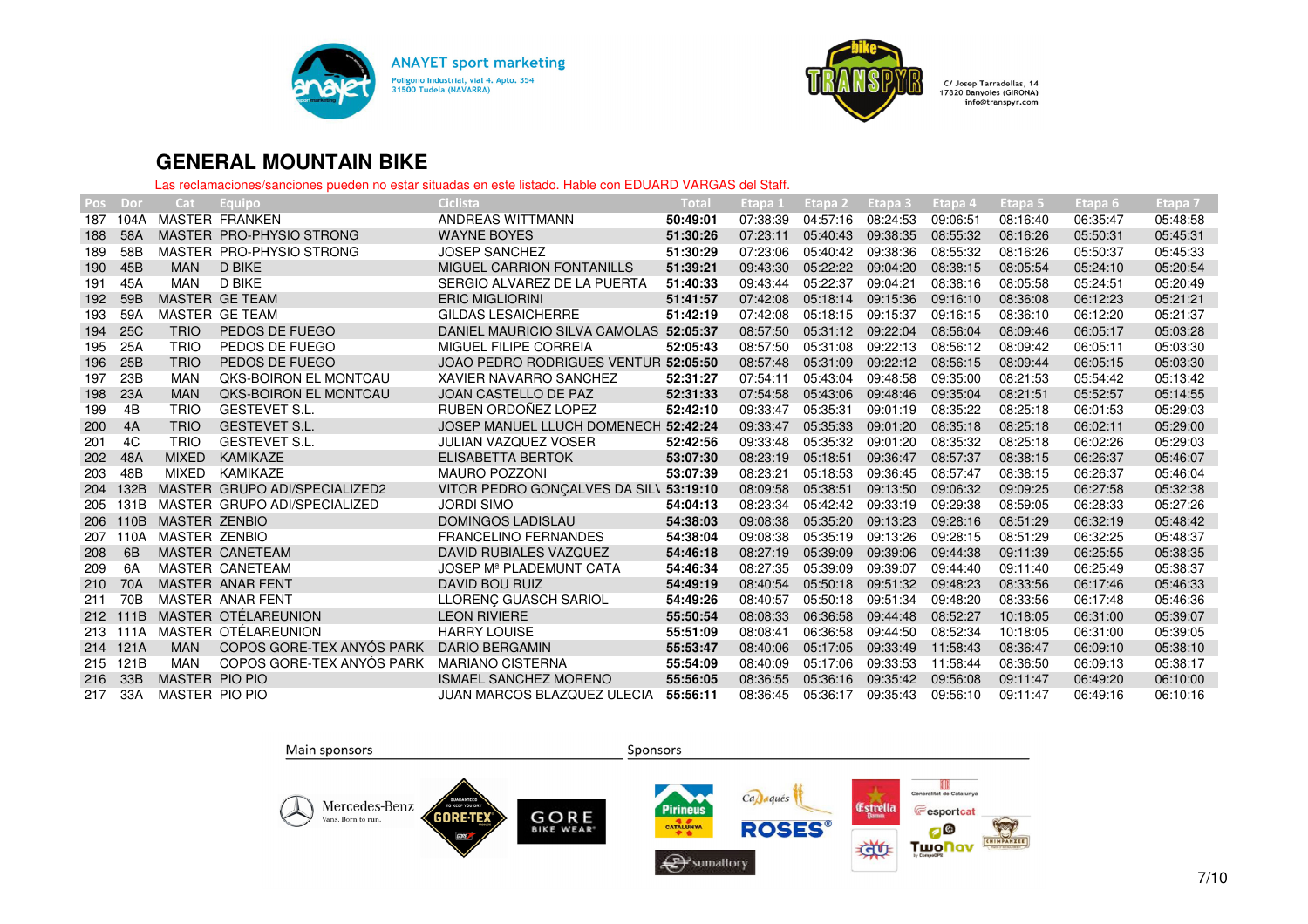



| Pos | Dor               | Cat                  | Equipo                                     | Ciclista                                                          | Total     | Etapa 1  | Etapa 2  | Etapa 3  | Etapa 4  | Etapa <sub>5</sub> | Etapa 6  | Etapa <sub>7</sub> |
|-----|-------------------|----------------------|--------------------------------------------|-------------------------------------------------------------------|-----------|----------|----------|----------|----------|--------------------|----------|--------------------|
| 218 | 60 <sub>B</sub>   | <b>MAN</b>           | HISPANO-ARGENTINO BIKE TEAM FERNANDO LERZO |                                                                   | 57:18:54  | 08:30:47 | 05:59:35 | 09:09:46 | 09:48:00 | 10:16:22           | 07:20:14 | 06:14:12           |
| 219 | 60A               | <b>MAN</b>           |                                            | HISPANO-ARGENTINO BIKE TEAM RAIMUNDO FERNANDEZ-VILLAVERI 57:19:02 |           | 08:30:50 | 05:59:44 | 09:09:52 | 09:47:47 | 10:16:23           | 07:20:13 | 06:14:16           |
| 220 | 86B               |                      | NDIVIDUAI SOUTHDOWNS                       | <b>SAM MILBURN</b>                                                | 57:56:46  | 08:02:10 | 05:42:37 | 09:29:23 | 10:31:47 | 10:03:33           | 07:19:27 | 06:47:52           |
| 221 | 5A                | <b>MASTER MAULSK</b> |                                            | <b>FRANTISEK GAMCIK</b>                                           | 58:29:47  | 09:43:44 | 06:20:28 | 10:33:09 | 10:02:46 | 09:22:55           | 06:32:53 | 05:53:54           |
| 222 | 5B                | <b>MASTER MAULSK</b> |                                            | <b>PETER RUSNAK</b>                                               | 58:33:08  | 09:43:49 | 06:20:27 | 10:33:20 | 10:02:40 | 09:22:50           | 06:36:09 | 05:53:58           |
| 223 | 74A               | <b>MAN</b>           | LOS PAPITOS                                | PEDRO BENEDITO                                                    | 58:52:44  | 09:09:07 | 05:44:55 | 10:21:41 | 10:00:30 | 10:24:42           | 06:56:55 | 06:14:57           |
| 224 | 74B               | <b>MAN</b>           | <b>LOS PAPITOS</b>                         | <b>MIGUEL DERUE</b>                                               | 58:57:20  | 09:09:08 | 05:50:29 | 10:21:36 | 10:00:30 | 10:24:42           | 06:56:46 | 06:14:12           |
| 225 | 9A                | <b>MAN</b>           | NON SPYSI TEAM                             | <b>MANOLO CABANES ORTEGA</b>                                      | 59:21:03  | 09:07:21 | 06:20:21 | 10:46:07 | 10:20:17 | 09:56:43           | 07:02:18 | 05:48:00           |
| 226 | 9B                | <b>MAN</b>           | NON SPYSI TEAM                             | <b>CARLOS ESGUEVILLAS GARCIA</b>                                  | 59:22:34  | 09:07:20 | 06:20:18 | 10:46:07 | 10:20:19 | 09:56:42           | 07:03:42 | 05:48:09           |
| 227 | 119B              |                      | <b>MASTER PAULLLUIS</b>                    | LUIS UBEDA                                                        | 60:20:51  | 09:37:48 | 05:41:39 | 10:07:33 | 10:46:10 | 10:48:17           | 07:13:31 | 06:05:57           |
| 228 | 119A              |                      | <b>MASTER PAULLUIS</b>                     | <b>PAU ABELLO PELLICER</b>                                        | 60:35:19  | 09:37:53 | 05:41:37 | 10:07:39 | 10:46:11 | 10:48:20           | 07:13:32 | 06:20:09           |
| 229 | 31A               | <b>MIXFD</b>         | LOS PEREGRINOS DE COSTA RICAPATRICK HAINES |                                                                   | 61:16:57  | 09:34:09 | 07:16:12 | 10:24:02 | 10:30:28 | 09:50:41           | 07:04:51 | 06:36:38           |
| 230 | 31B               | <b>MIXED</b>         | LOS PEREGRINOS DE COSTA RICAKATIA ROJAS    |                                                                   | 61:17:42  | 09:34:10 | 07:16:15 | 10:23:57 | 10:30:29 | 09:50:41           | 07:05:32 | 06:36:42           |
| 231 | 11B               |                      | MASTER 4 FEET AND 29 INCHES                | <b>BEN TUXWORTH</b>                                               | 62:05:13  | 10:03:38 | 07:01:35 | 10:17:50 | 10:31:55 | 10:03:32           | 07:19:34 | 06:47:12           |
| 232 | <b>11A</b>        |                      | MASTER 4 FEET AND 29 INCHES                | PETER THACKERY                                                    | 62:08:18  | 10:03:38 | 07:04:37 | 10:17:48 | 10:31:47 | 10:03:12           | 07:19:31 | 06:47:48           |
| 233 | 64A               |                      | MASTER ANGEL Y JOSE                        | <b>JOSE JAVIER GUTIERREZ INSAUST</b>                              | 162:36:29 | 09:42:34 | 06:29:13 | 10:41:05 | 10:48:26 | 11:23:03           | 07:19:17 | 06:12:53           |
| 234 | 64B               |                      | MASTER ANGEL Y JOSE                        | ANGEL MARIA TROYAS RESANO                                         | 62:36:41  | 09:42:32 | 06:29:15 | 10:40:58 | 10:48:34 | 11:23:08           | 07:19:26 | 06:12:51           |
| 235 | 51B               | <b>DNF</b>           | <b>TEAM RAES/NINER</b>                     | <b>ALEXIS MATTHYS</b>                                             | 30:22:19  | 05:06:28 | 03:30:29 | 06:00:46 | 06:02:56 | 05:01:29           | 04:40:13 |                    |
| 236 | 51A               | <b>DNF</b>           | <b>TEAM RAES/NINER</b>                     | <b>JULIEN DELAET</b>                                              | 30:22:26  | 05:06:31 | 03:30:31 | 06:00:47 | 06:02:56 | 05:01:29           | 04:40:13 |                    |
| 237 | 30A               | <b>DNF</b>           | <b>BIGMAT GIL</b>                          | <b>JAUME GIL MARES</b>                                            | 36:48:39  | 06:26:13 |          | 08:08:20 | 06:58:03 | 06:25:55           | 04:35:31 | 04:14:38           |
| 238 | N <sub>5</sub> 15 | <b>DNF</b>           | <b>THEUNISSEN PAUL-HERVE</b>               | <b>THEUNISSEN PAUL-HERVE</b>                                      | 38:41:48  | 06:41:02 | 04:28:36 | 07:45:27 | 07:20:53 | 07:02:55           | 05:22:58 |                    |
| 239 | 40A               | <b>DNF</b>           | <b>BE DUNEKEUNS</b>                        | <b>MIGUEL TYTECA</b>                                              | 40:36:11  | 06:27:08 | 04:25:16 | 07:27:54 | 07:56:52 | 07:08:14           | 07:10:50 |                    |
| 240 | 15B               | <b>DNF</b>           | THE CONQUEST COUPLE                        | <b>SOEREN RASMUSSEN</b>                                           | 41:42:02  | 07:20:49 | 04:35:18 | 08:01:08 | 09:16:57 | 07:46:37           |          | 04:41:16           |
| 241 | 37A               | <b>DNF</b>           | <b>LOS PRIMOS</b>                          | LUC BALCAEN                                                       | 42:19:19  | 08:02:26 | 05:06:40 | 08:24:54 | 08:05:27 | 07:36:28           |          | 05:03:26           |
| 242 | 104B              | <b>DNF</b>           | <b>FRANKEN</b>                             | <b>LEO ZIRKELBACH</b>                                             | 44:45:06  | 07:38:42 | 04:57:19 | 08:24:50 | 09:06:48 | 08:16:42           | 06:20:47 |                    |
| 243 | 131A              | <b>DNF</b>           | <b>GRUPO ADI/SPECIALIZED</b>               | <b>MARC SABATE</b>                                                | 45:07:28  | 08:23:06 | 05:42:44 | 09:33:16 | 09:29:44 |                    | 06:31:14 | 05:27:26           |
| 244 | 132A              | <b>DNF</b>           | <b>GRUPO ADI/SPECIALIZED2</b>              | <b>CARLOS GARCIA OLIVER</b>                                       | 47:22:10  | 08:10:00 | 05:40:18 | 09:15:51 | 09:00:35 | 09:09:31           |          | 06:05:57           |
| 245 | N517              | <b>DNF</b>           | <b>FRANCISCO TERUEL PARDO</b>              | <b>FRANCISCO TERUEL PARDO</b>                                     | 47:26:10  | 09:28:48 | 07:02:28 |          | 09:16:44 | 08:44:51           | 06:54:40 | 05:58:42           |
| 246 | 125B              | <b>DNF</b>           | <b>ACTION MONTCADA</b>                     | <b>CARLES CARRASCO VILA</b>                                       | 49:52:53  |          | 06:42:49 | 10:25:02 | 10:23:35 | 11:23:26           | 05:09:28 | 05:48:36           |
| 247 | 54A               | <b>DNF</b>           | BIKE OVER TEAKETTLE                        | <b>GEOFF HUENEMANN</b>                                            | 53:28:05  | 10:31:57 | 07:24:02 |          | 10:31:53 | 11:23:07           | 07:19:34 | 06:17:34           |
| 248 | 79B               | <b>DNF</b>           | <b>SQUADRON HMTBK</b>                      | <b>CHRISTIAN HANAK</b>                                            | 27:37:21  | 06:23:35 | 04:13:50 | 07:04:02 |          | 05:36:39           | 04:27:03 | 04:19:16           |

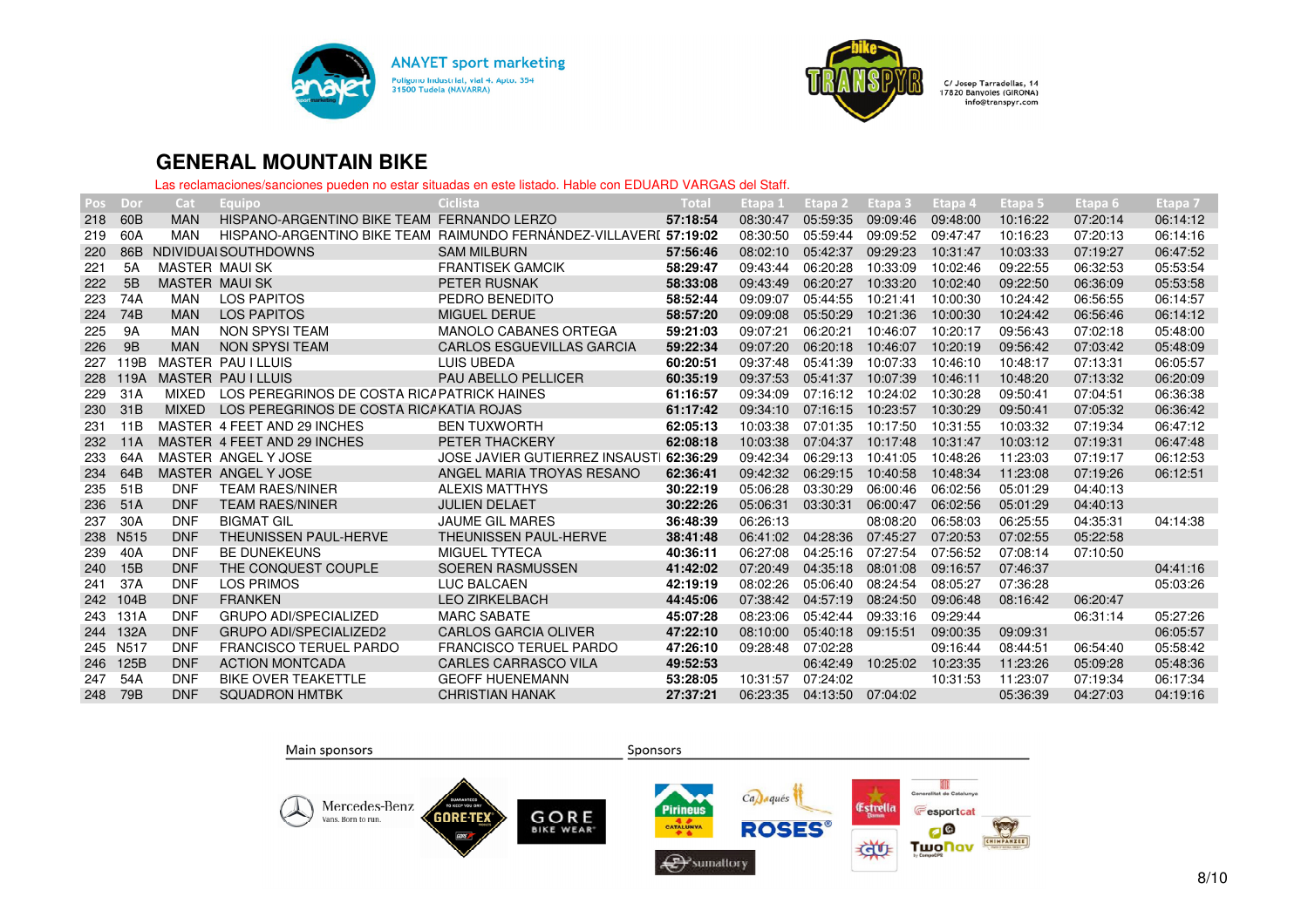



| Pos | Dor              | Cat        | Equipo                        | <b>Ciclista</b>                                                     | Total    | Etapa 1  | Etapa <sub>2</sub> | Etapa 3  | Etapa 4  | <b>Etapa 5</b> | Etapa <sub>6</sub> | Etapa <sub>7</sub> |
|-----|------------------|------------|-------------------------------|---------------------------------------------------------------------|----------|----------|--------------------|----------|----------|----------------|--------------------|--------------------|
| 249 | N601             | <b>DNF</b> | <b>VINCENT GOLLE</b>          | <b>VINCENT GOLLE</b>                                                | 27:59:49 | 07:39:57 |                    |          | 05:56:53 | 05:54:49       | 04:27:33           | 04:00:39           |
| 250 | 18A              | <b>DNF</b> | <b>ZONA BICI ESPARREGUERA</b> | ALBERTO BLANCO MOSCOSO                                              | 29:48:30 | 06:33:42 | 04:27:03           |          | 06:54:44 | 06:40:13       | 05:12:51           |                    |
| 251 | 79A              | <b>DNF</b> | <b>SQUADRON HMTBK</b>         | <b>MORTEN DONSMARK</b>                                              | 31:03:40 | 06:23:28 | 04:13:52           | 07:04:03 | 08:25:16 |                | 04:57:02           |                    |
| 252 | $\mathbf 0$      | <b>DNF</b> |                               |                                                                     | 34:23:24 | 06:03:47 | 05:08:28           | 08:43:52 | 07:30:45 | 06:56:34       |                    |                    |
| 253 | 93B              | <b>DNF</b> | <b>TEAM AGULLES</b>           | <b>JAVIER VALERO GIMENEZ</b>                                        | 36:38:55 | 07:29:34 | 05:17:05           | 08:17:45 | 08:02:36 | 07:31:57       |                    |                    |
| 254 | N606             | <b>DNF</b> | EVGENY GOLUBCHENKO            | <b>EVGENY GOLUBCHENKO</b>                                           | 36:53:29 | 07:39:57 |                    |          | 09:16:01 | 08:08:32       | 06:00:34           | 05:48:27           |
| 255 | N515             | <b>DNF</b> | THEUNISSEN PAUL-HERVE         | THEUNISSEN PAUL-HERVE                                               | 36:53:42 | 07:39:57 |                    |          | 09:16:02 | 08:08:21       | 06:00:58           | 05:48:27           |
| 256 | 86A              | <b>DNF</b> | SOUTHDOWNS                    | <b>MATT ISITT</b>                                                   | 37:21:08 | 08:02:09 | 05:42:17           | 09:29:22 |          |                | 07:19:31           | 06:47:51           |
| 257 | 28A              | <b>DNF</b> | <b>JAMON HERMANOS</b>         | PERRY BRAUN                                                         | 38:14:21 | 07:44:10 | 05:08:49           | 08:40:26 | 08:08:13 | 08:32:44       |                    |                    |
| 258 | N607             | <b>DNF</b> |                               | JOSE GABRIEL MARTÍN FERNANDI JOSE GABRIEL MARTÍN FERNANDE, 41:18:01 |          | 07:39:57 |                    |          | 09:47:30 | 10:16:22       | 07:19:58           | 06:14:16           |
| 259 | 71A              | <b>DNF</b> | <b>EPIC RIDERS</b>            | GILLES DUCOL                                                        | 22:10:47 | 05:41:24 | 03:54:35           | 06:29:48 | 06:05:02 |                |                    |                    |
| 260 | 49B              | <b>DNF</b> | <b>SIN GAS</b>                | <b>UDO JAKOB</b>                                                    | 26:47:03 | 06:49:25 | 04:33:20           | 07:43:52 | 07:40:28 |                |                    |                    |
| 261 | N <sub>507</sub> | <b>DNF</b> | <b>BERENDSEN SJOERD</b>       | <b>BERENDSEN SJOERD</b>                                             | 28:22:31 | 07:19:07 | 04:57:10           | 08:17:03 | 07:49:13 |                |                    |                    |
| 262 | N513             | <b>DNF</b> | OSCAR BAUTISTA DIAZ           | OSCAR BAUTISTA DIAZ                                                 | 28:37:58 | 07:07:43 | 04:48:22           | 07:28:58 |          |                | 09:12:56           |                    |
| 263 | 92A              | <b>DNF</b> | <b>LA FOSCA TEAM</b>          | <b>JOAN GOL</b>                                                     | 29:48:15 | 07:32:59 | 05:28:33           | 09:06:07 | 07:40:37 |                |                    |                    |
| 264 | 81A              | <b>DNF</b> | <b>CHIMPANZEE GIANT</b>       | ERIC OLIVÉ SALLA                                                    | 30:30:55 | 07:23:54 | 05:08:13           | 09:05:22 | 08:53:27 |                |                    |                    |
| 265 | N508             | <b>DNF</b> | <b>GERARD LÓPEZ SÁNCHEZ</b>   | <b>GERARD LÓPEZ SÁNCHEZ</b>                                         | 30:34:46 | 07:08:50 | 05:07:06           | 09:05:57 |          |                | 09:12:55           |                    |
| 266 | N <sub>509</sub> | <b>DNF</b> | OSCAR TORRENT HERNANDEZ       | OSCAR TORRENT HERNANDEZ                                             | 30:35:34 | 07:09:38 | 05:07:05           | 09:05:58 |          |                | 09:12:55           |                    |
| 267 | 106B             | <b>DNF</b> | <b>GOOD GUYS</b>              | <b>SHLOMI DEUTSCH</b>                                               | 32:38:03 |          | 06:35:53           |          | 11:59:00 |                | 07:01:36           | 07:01:35           |
| 268 | 125A             | <b>DNF</b> | <b>ACTION MONTCADA</b>        | JOAN BELLÉS NAVARRO                                                 | 33:16:21 |          | 06:39:54           | 10:25:10 | 10:23:12 |                |                    | 05:48:05           |
| 269 | N <sub>505</sub> | <b>DNF</b> | <b>MORALES JEAN-MICHEL</b>    | <b>MORALES JEAN-MICHEL</b>                                          | 33:42:41 | 09:24:54 | 05:34:30           | 09:30:23 |          |                | 09:12:55           |                    |
| 270 | N506             | <b>DNF</b> | <b>TRAVERSIE JEAN-MARC</b>    | <b>TRAVERSIE JEAN-MARC</b>                                          | 33:55:06 | 09:24:51 | 05:46:56           | 09:30:26 |          |                | 09:12:55           |                    |
| 271 | 73B              | <b>DNF</b> | <b>SURGICALTM</b>             | <b>ENRIC SEBASTIAN VALVERDE</b>                                     | 35:12:38 | 09:41:39 | 06:38:55           | 09:39:11 |          |                | 09:12:55           |                    |
| 272 | 54B              | <b>DNF</b> | <b>BIKE OVER TEAKETTLE</b>    | <b>TORSTEN KEHLER</b>                                               | 35:37:10 | 10:31:57 | 07:24:42           |          |          | 11:23:07       |                    | 06:17:25           |
| 273 | N504             | <b>DNF</b> | <b>FRANCESC GRINAN SALA</b>   | <b>FRANCESC GRINAN SALA</b>                                         | 36:30:31 | 09:28:48 | 07:02:33           | 10:46:15 |          |                | 09:12:55           |                    |
|     | 274 N519         | <b>DNF</b> | ALBERT SIMON BADIA            | <b>ALBERT SIMON BADIA</b>                                           | 37:17:09 | 10:22:09 | 07:14:41           | 10:27:25 |          |                | 09:12:55           |                    |
| 275 | 123B             | <b>DNF</b> | <b>EQUIP CEBE</b>             | <b>MELCIOR UBEDA LARRALDE</b>                                       | 16:01:45 | 05:15:39 | 03:49:47           | 06:56:20 |          |                |                    |                    |
| 276 | 42C              | <b>DNF</b> | EKOEGUR-LA ALDEANA            | DAVID OLLACARIZQUETA ISIEGAS                                        | 17:05:10 | 06:36:34 | 05:29:08           |          |          |                |                    | 04:59:30           |
| 277 | 12B              | <b>DNF</b> | <b>TONOWILL</b>               | JOSE ANTONIO JUEZ-SARMIENTO F 18:30:50                              |          | 09:04:48 | 05:31:33           |          |          |                |                    | 03:54:31           |
|     | 278 N514         | <b>DNF</b> | <b>QUINAUX CHRISTOPHE</b>     | <b>QUINAUX CHRISTOPHE</b>                                           | 22:18:52 | 08:09:36 | 05:10:39           | 08:58:39 |          |                |                    |                    |
|     | 279 N501         | <b>DNF</b> | <b>IGNASI PEREZ DURANY</b>    | <b>IGNASI PEREZ DURANY</b>                                          | 22:24:38 | 08:02:46 | 05:07:26           | 09:14:27 |          |                |                    |                    |